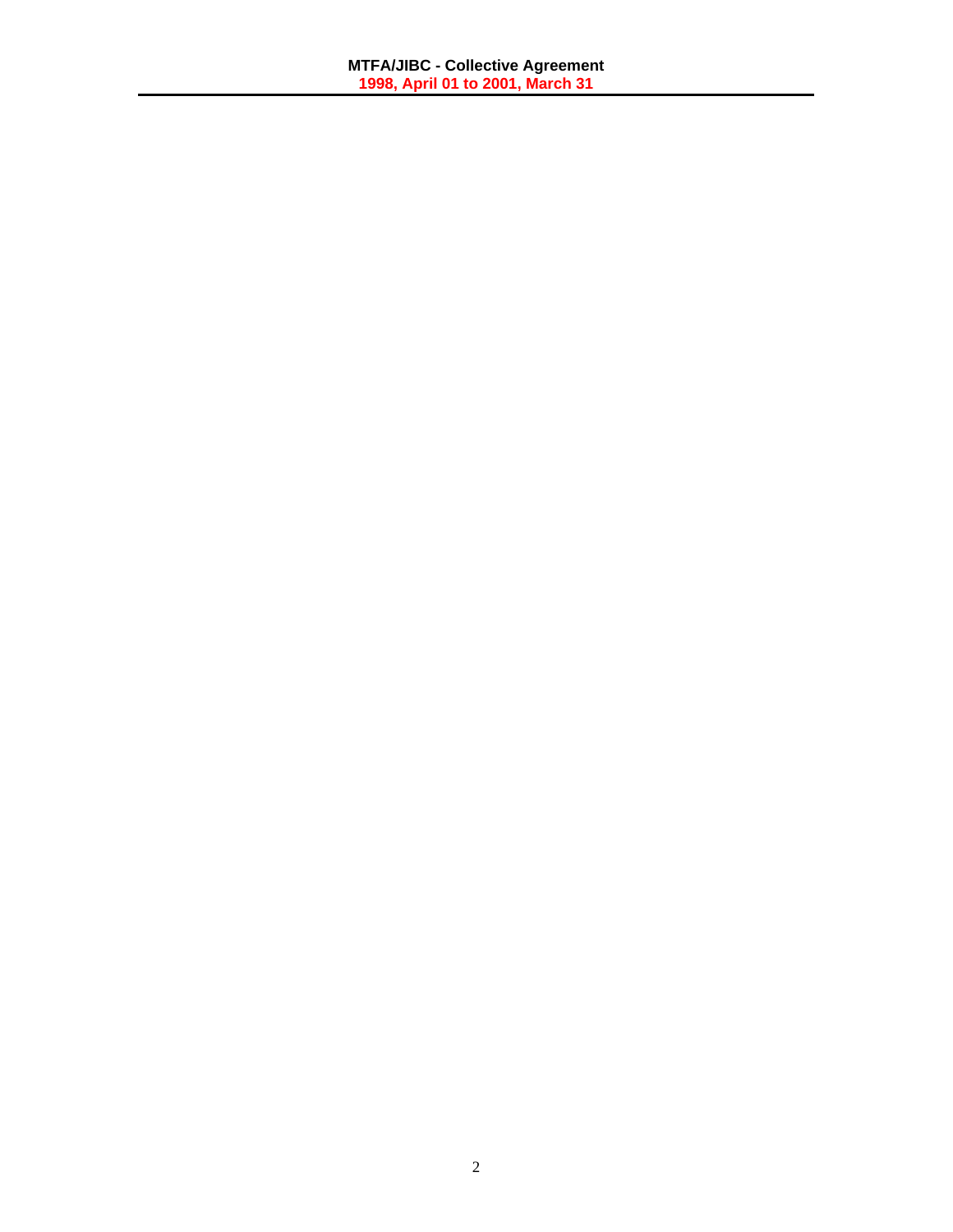# **FACULTY AGREEMENT 1998/2001**

# **PREAMBLE:**

THIS AGREEMENT

- BETWEEN: **The Justice Institute of British Columbia**, (hereinafter called the "Institute") OF THE FIRST PART
- AND: **The Marine Training Faculty Association**, in the Province of British Columbia, (hereinafter called the "Association") OF THE SECOND PART.
- WHEREAS the Institute Board is an employer within the meaning of the Labour Relations Code*,*
- AND WHEREAS the Association is a Trade Union within the meaning of the said Code and is the bargaining authority for that group of full time employees of the Justice Institute of B.C. at 13500 - 256th Street, Maple Ridge, B.C. primarily engaged in teaching marine emergency duties, hazardous materials handling and industrial firefighting.
- NOW THIS AGREEMENT WITNESSES that the parties hereto agree each with the other as follows:

# **1.00 DURATION OF AGREEMENT**

- 1.01 This Agreement is binding and remains in effect from **01, April 1998 to 31, March 2001** and thereafter from year to year unless either party gives to the other party notice in writing at least twenty (20) days prior to the expiry date of the contract that it desires to terminate or amend its provisions.
- 1.02 Where notice to amend the Agreement is given, the provisions of this Agreement shall continue in force until a new Agreement is signed or a strike or lock-out occurs.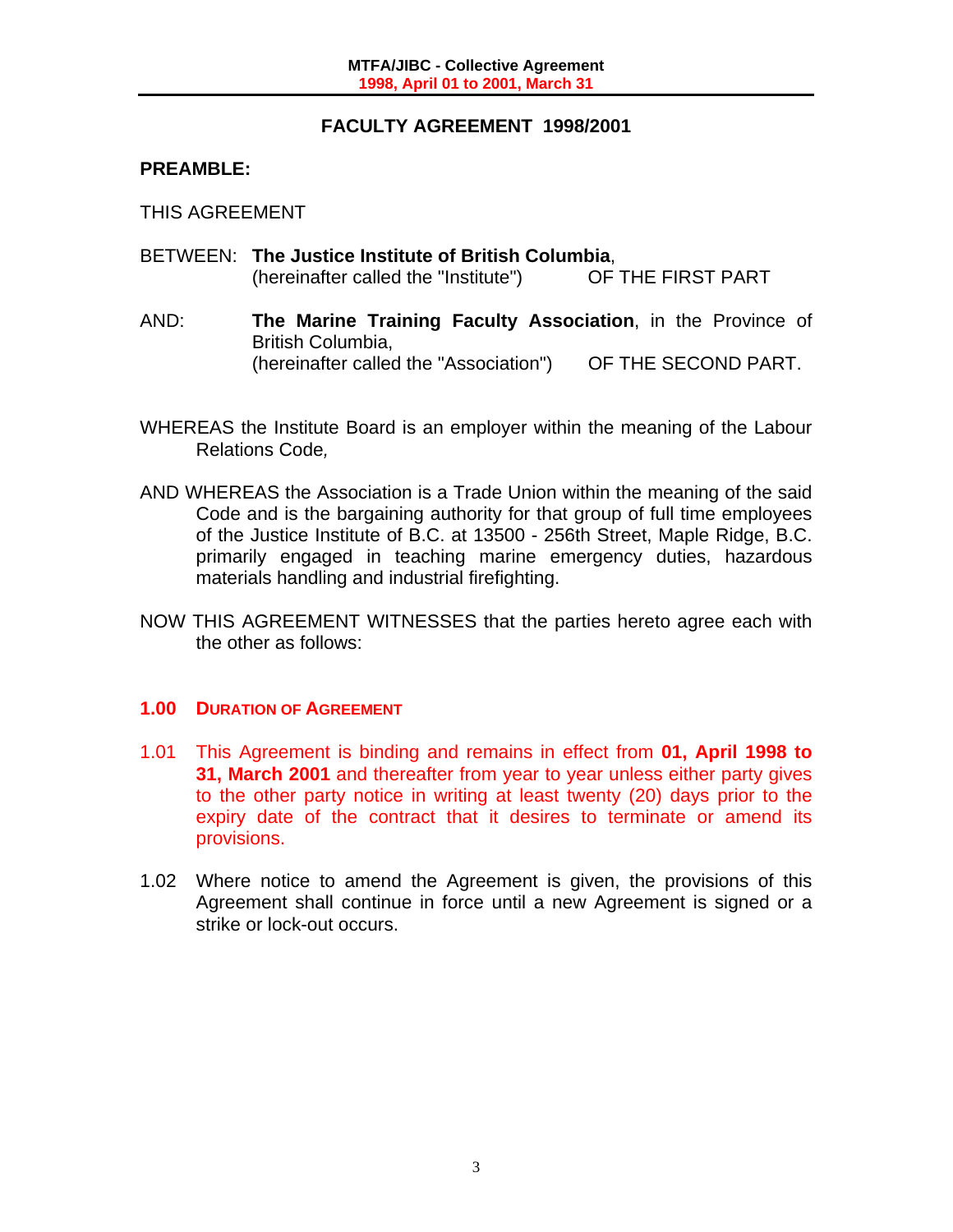#### **2.00 INTERPRETATION**

In this Agreement

"Association Representative" means any employee authorised by the Association to act on its behalf

"Board" means the Board of the Institute;

- "Contractual Year**"** means the period from April 1st in any year to March 31st in the next following year;
- "Day" means any day other than a rest-day;
- "Employee*"* means any employee of the Institute for whom the Association is the bargaining authority;
- "Full-Time" means thirty (30) hours of duty per week;
- "Holiday" has the meaning given to it in 13.00;
- "Month" means a calendar month unless otherwise specified;
- "Normal Hourly Rate of Pay" means the annual salary level outlined in Section 11.01.01 divided by 1566 (261 days per year x 6 duty hours per day): the divider will be 1572 in a leap year (262 days per year x 6 duty hours per day.
- "President" means the President of the Institute, or, with respect to a specific responsibility, his delegate;
- "Manager" means the Manager, Fire Safety Training Centre (FSTC), or, with respect to a specific responsibility, his delegate;
- "Regular" when used to describe an employee, means a person appointed to a full-time position that is expected to be continuous from year to year;
- "Rest Day*"* means any Saturday, Sunday, or holiday;
- "Year" means the period from any date in a year to the next preceding date in the next following year, and shall include a calendar year or a contractual year.
- 2.02 In this Agreement, a feminine pronoun may be substituted for the masculine counterpart where applicable.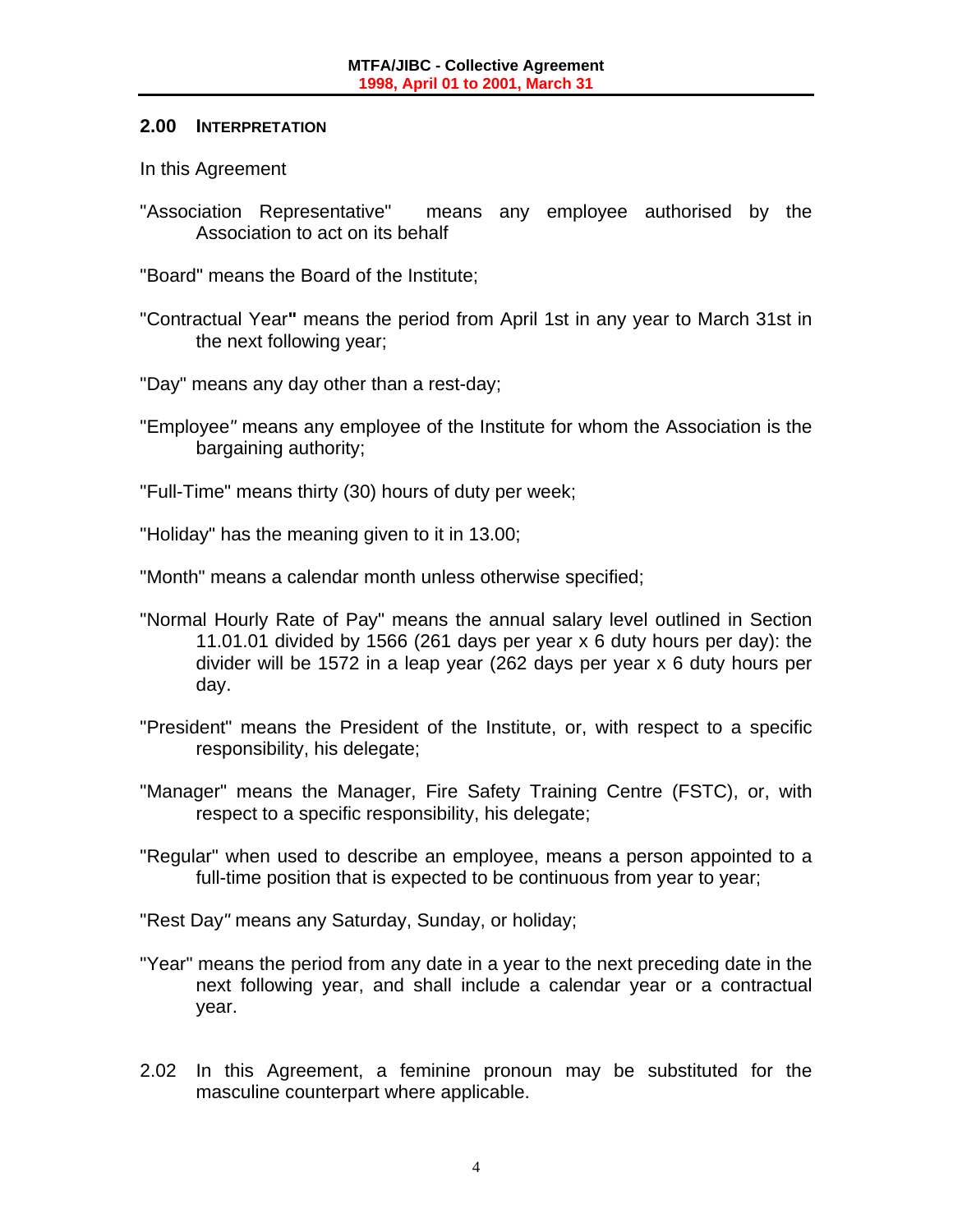#### **3.00 ASSOCIATION RECOGNITION**

#### **3.01 Association Recognition**

 The Institute recognises the Association as the exclusive bargaining agent for those employees for which it is certified.

#### **3.02 Individual Agreements**

 No employee shall be required or permitted to make a written or verbal agreement with the Institute or its representatives which may conflict with the terms of this Agreement, except where this Agreement permits such an individual agreement.

#### **4.00 MANAGEMENT RIGHTS**

 All rights of management that are not specifically mentioned in this agreement shall continue in full force and effect for the duration of the agreement. The Association and Management agree that there shall be no discrimination and that both the Management and the Association shall exercise rights granted them under this agreement in a fair and reasonable manner.

# **5.00 ASSOCIATION MEMBERSHIP**

# **5.01 Association Security**

- 5.01.01 Every employee shall maintain his membership in the Association as a condition of employment except that no employee shall be deprived of employment where the Association terminates the employee's membership.
- 5.01.02 Every new employee shall, as a condition of employment and within the first twenty (20) days of his employment, apply for and maintain membership in the Association.
- 5.01.03 The Institute agrees to notify the Association at the time an employee is hired and when any change of status occurs.
- 5.01.04 Every prospective employee shall receive a copy of the Agreement before being employed by the Institute.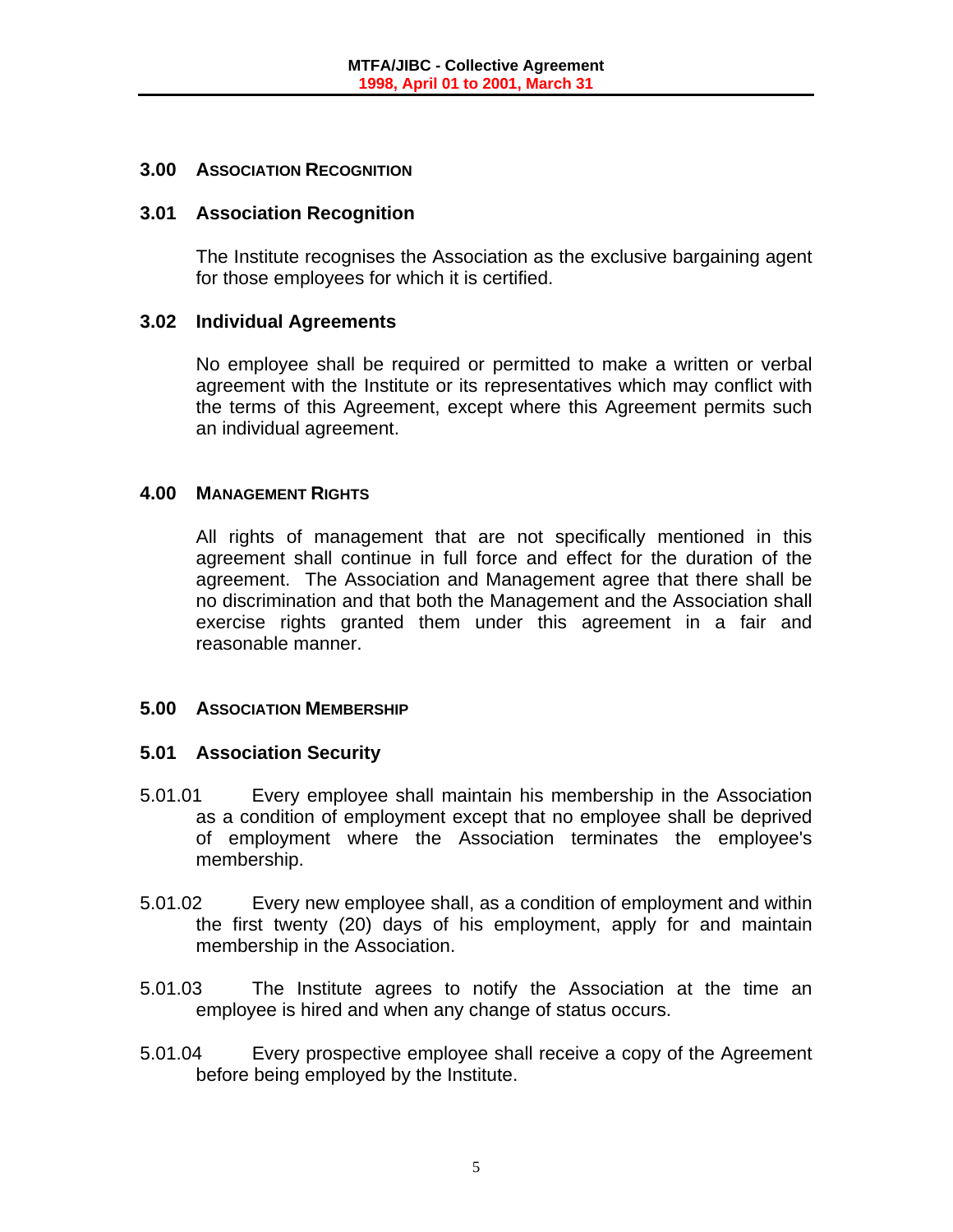# **5.02 Association Dues**

- 5.02.01 Every employee shall, as a condition of employment, pay a monthly fee to the Association equal to the monthly dues as determined from time to time in accordance with the By-laws of the Association, which payment shall be made by a payroll deduction in accordance with Section 16 of the Labour Relations code and commence on the first day of the month coincident with or next following the date of appointment.
- 5.02.02 The Institute shall, within twenty (20) days of any deduction, forward by cheque to the Treasurer of the Association the collected dues together with a list of employee names and the amounts deducted therefrom.
- 5.02.03 The Association shall advise the Institute in writing of the dues required by the Association to be deducted from each employee and of any change in the type or amount of deduction.

#### **6.00 ASSOCIATION BUSINESS LEAVE**

- 6.01 With the approval of the Manager, or his designate, representatives of the Association may be granted the necessary time with pay to negotiate with the Institute, attend to any matters concerning a grievance and attend any other joint meeting with the Institute concerning the administration of this collective agreement.
- 6.02 All meetings concerning this Agreement and matters referred to therein shall be held at hours mutually agreed upon.
- 6.03 With the approval of the Manager, representatives may be granted the necessary leave of absence without pay to attend conventions, conferences, and meetings in connection with Association affairs, provided such time off does not in any way interfere with the representative's instructional obligation.

#### **7.00 GRIEVANCE AND ARBITRATION**

#### **7.01 Grievance Procedure**

7.01.01 Any difference arising between the parties to this Agreement concerning its interpretation, application, operation or any violation thereof, including any question as to whether any matter is arbitrable, shall, without delay and without work stoppage, be resolved through *the grievance procedure* as set out below. A grievance shall commence within thirty (30) days of the time the employee(s) became aware of the event giving rise to the grievance.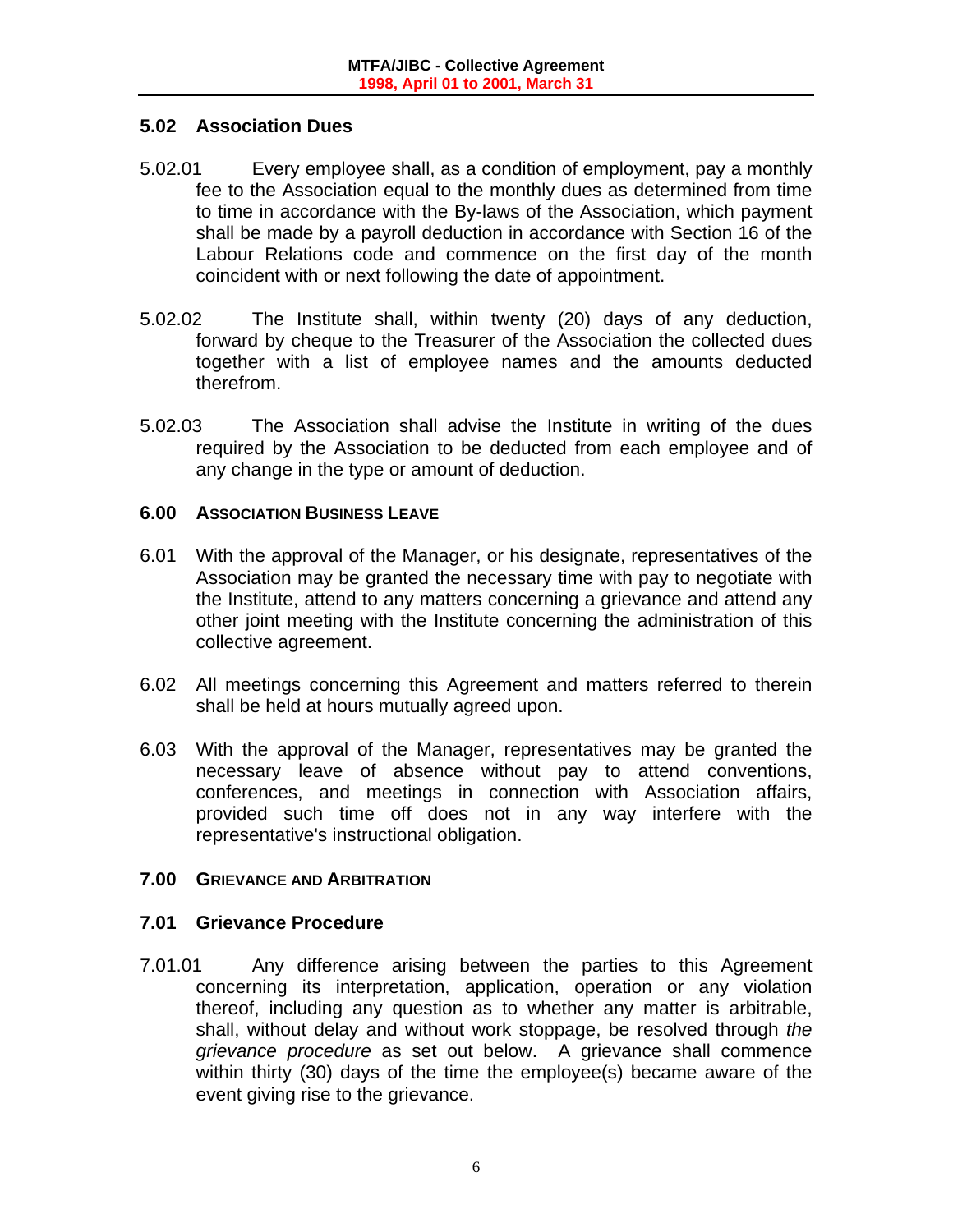- 7.01.02 Stage I: An attempt to settle the difference shall be made by the grievor, with or without a representative of the Association, and the Manager. This stage shall not exceed three (3) days from, but not including, the day on which the Manager is made aware of the difference.
- 7.01.03 Stage II: If a satisfactory settlement is not reached at Stage I, the grievance may be referred by the grievor to the President of the Association and the Manager who shall endeavour to settle it. If such a reference is made, the grievor shall present his grievance in writing, with a copy to the President of the Association and to the Manager. This stage shall not exceed five (5) days from, but not including the day on which the statement in writing is presented to the Manager.
- 7.01.04 Stage III: If a satisfactory settlement is not reached at Stage II, either party may refer the matter for resolution before a settlement officer pursuant to Section 87 of the *Labour Relations Code.*.
- 7.01.05 Stage IV: If the parties to this agreement are unable to resolve their difference at Step III, either party may, within ten (10) days of receiving the settlement officers recommendations, advance the grievance to arbitration.

### **7.02 Arbitration**

- 7.02.01 Where the services of an arbitrator are required, the fees and expenses of that arbitrator shall be shared equally between the Association and the Institute.
- 7.02.02 An Association, group, suspension, discharge or policy grievance shall be filed at Stage II.
- 7.02.03 The time limits prescribed for the performance of any stage in the Grievance Procedure may be extended by mutual agreement of the parties involved at each stage.
- 7.02.04 If a grievance has not been resolved within the time period specified for any Stage of the Grievance Procedure and the time limit has not been extended by mutual agreement, the grievance shall proceed immediately to the next stage in the Grievance Procedure.
- 7.02.05 The arbitration board shall consist of a single arbitrator agreed upon between the parties. In the event that the parties are unable to agree upon a single arbitrator one shall be selected by lot from the list below: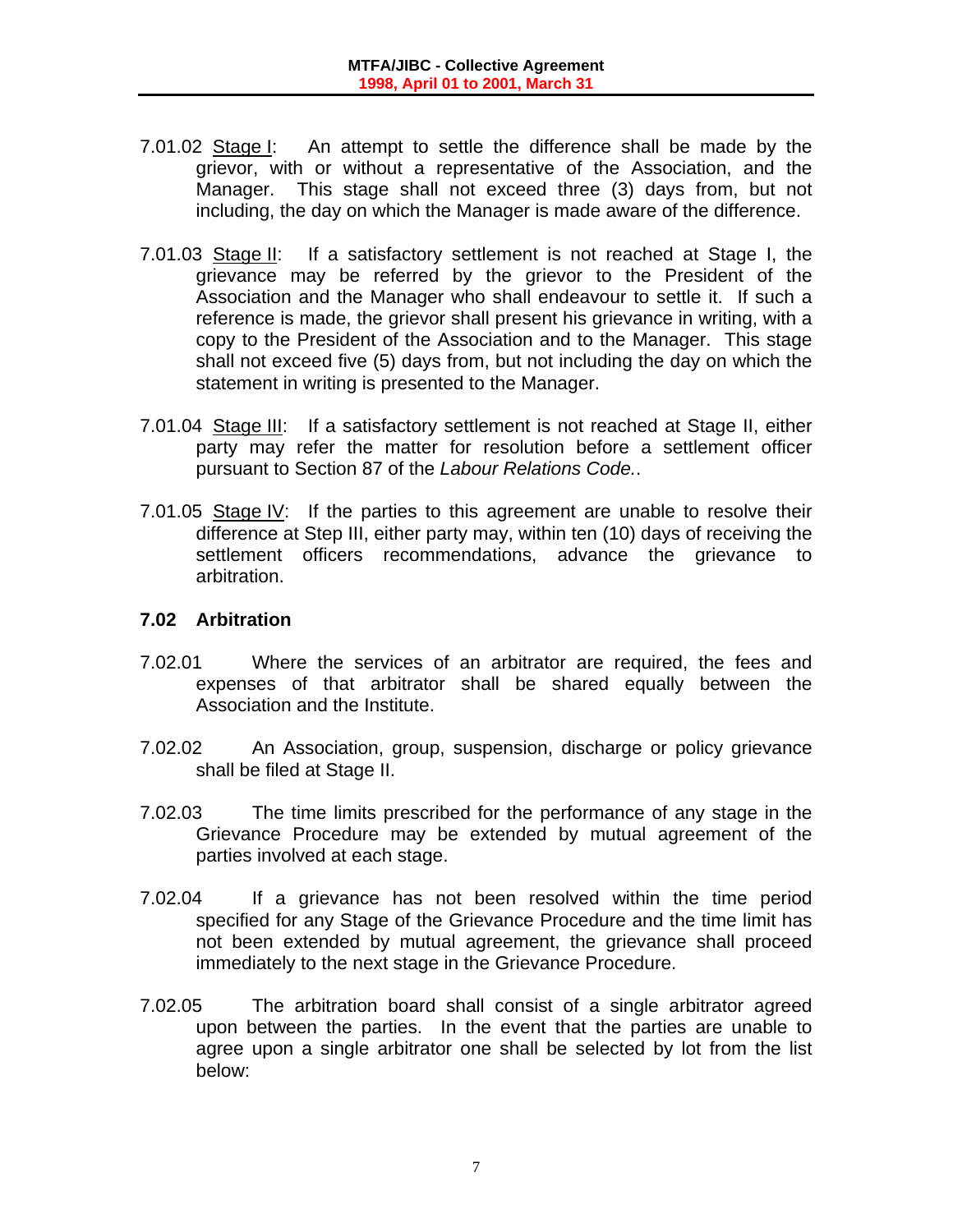Allan Hope, Donald Munroe, Richard Bird.

#### **8.00 QUALIFICATIONS OF INSTRUCTORS**

- 8.01 Before employment as a regular full-time instructor, an applicant must satisfy the Institute that:
	- a) she/he holds the certificates or licenses that are required by external regulatory or licensing bodies for the course or courses which will be assigned to her/him; and
	- b) she/he has at least two years post-secondary education from a recognised institution in a program which the Institute deems relevant to the appointment; and
	- c) she/he holds an Instructor's Diploma; or
	- d) an acceptable equivalent combination of education training and experience, as determined by the employer.

# **9:00 DUTIES, PICKET LINES AND STUDENT CONTACT HOURS**

# **9.01 Hours of Work and Duties of Instructor**

- 9.01.01 Every Instructor is obliged to be on duty on his assigned duty days unless incapacitated through illness or accident or granted leave of absence in accordance with this Agreement.
- 9.01.02 Not more than six (6) hours of duty shall be assigned to an instructor in any one (1) day.
- 9.01.03 At times convenient to the Institute, an instructor shall, in each day, be given a meal break of one (1) hour and two (2) fifteen (15) minute breaks, which breaks shall not be counted as assigned duty.
- 9.01.04 The daily quota of breaks and assigned duty shall be completed within seven and one half (7-1/2) hours.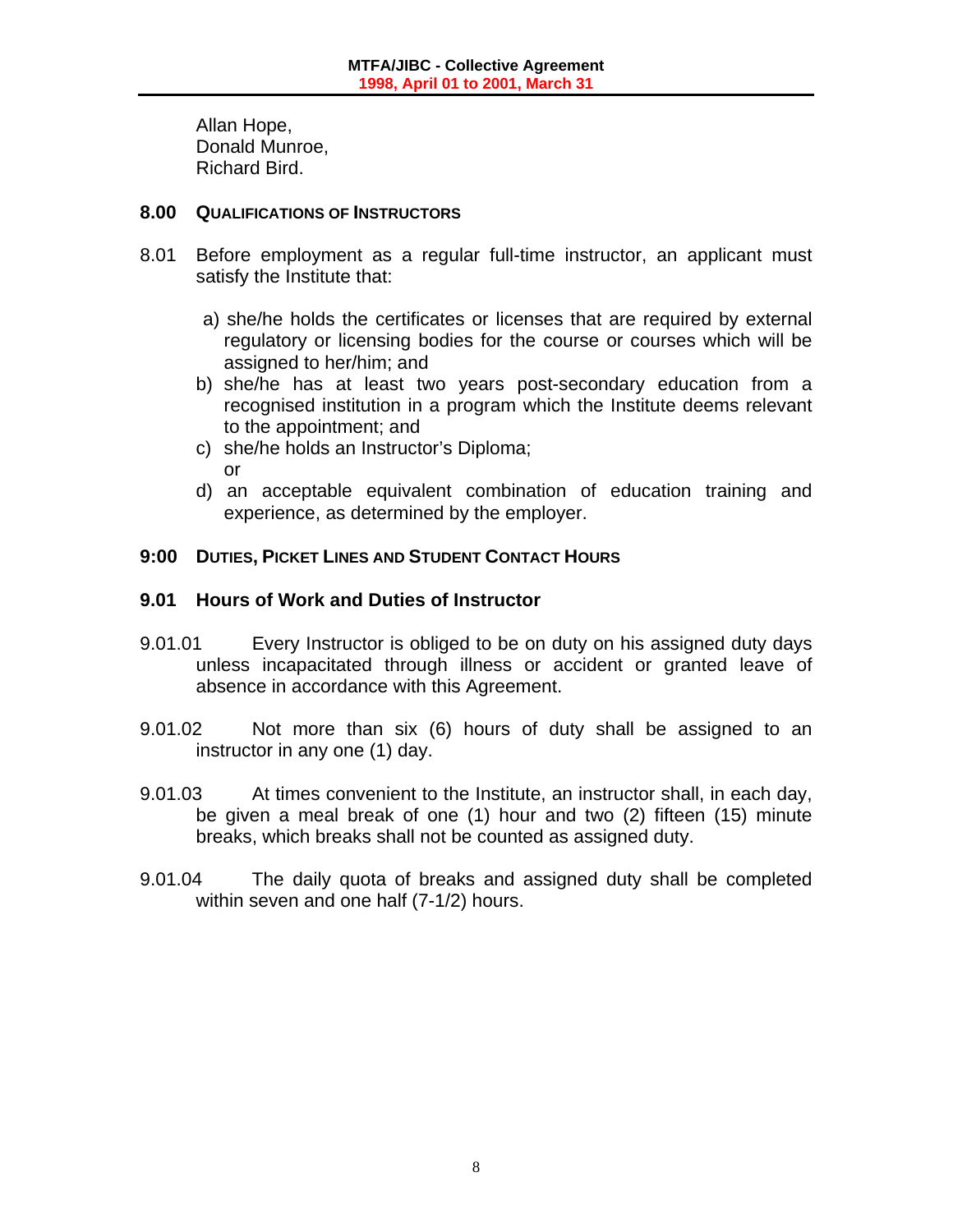- 9.01.05 With respect to a particular instructor, the provisions of 9.01.03 and 9.01.04 may be waived with the mutual consent of the instructor and the Manager, but the Manager shall advise the Association prior to waiving 9.01.04.
- 9.01.06 As of the date of signing of this Agreement, the following are included in the duties and responsibilities of instructors:
	- Instruction in Marine Emergency Duties Program
	- Instruction in Hazmat and Industrial Fire Fighting course
	- Administrative Work
	- Lesson Preparation
	- Curriculum Preparation
	- Curriculum Revision
	- Preparation of Equipment
	- Student Counselling
	- Selection of Delivery Mode
	- Selection of Learning Mode
	- Related Functions for Routine Class Demonstration
	- Training Needs Analysis
	- Enforcing Course Based Safety Standards and Procedures
	- Advising on Course Safety Procedures Based on Established **Standards**

 Regular instructors shall complete thirty (30) hours of assigned duties per week.

#### **9.02 Duty Periods**

Instructor will have a work week of 37.5 hours per week with two consecutive days of rest. The normal week is Monday to Saturday. The work week is normally five consecutive days. This may be changed to four consecutive days by mutual consent of the instructor and manager provided the change is based on Institutional needs. The instructor and/or the manager will discuss and mutually agree to any changes to days worked fourteen (14) days prior to any change in days worked.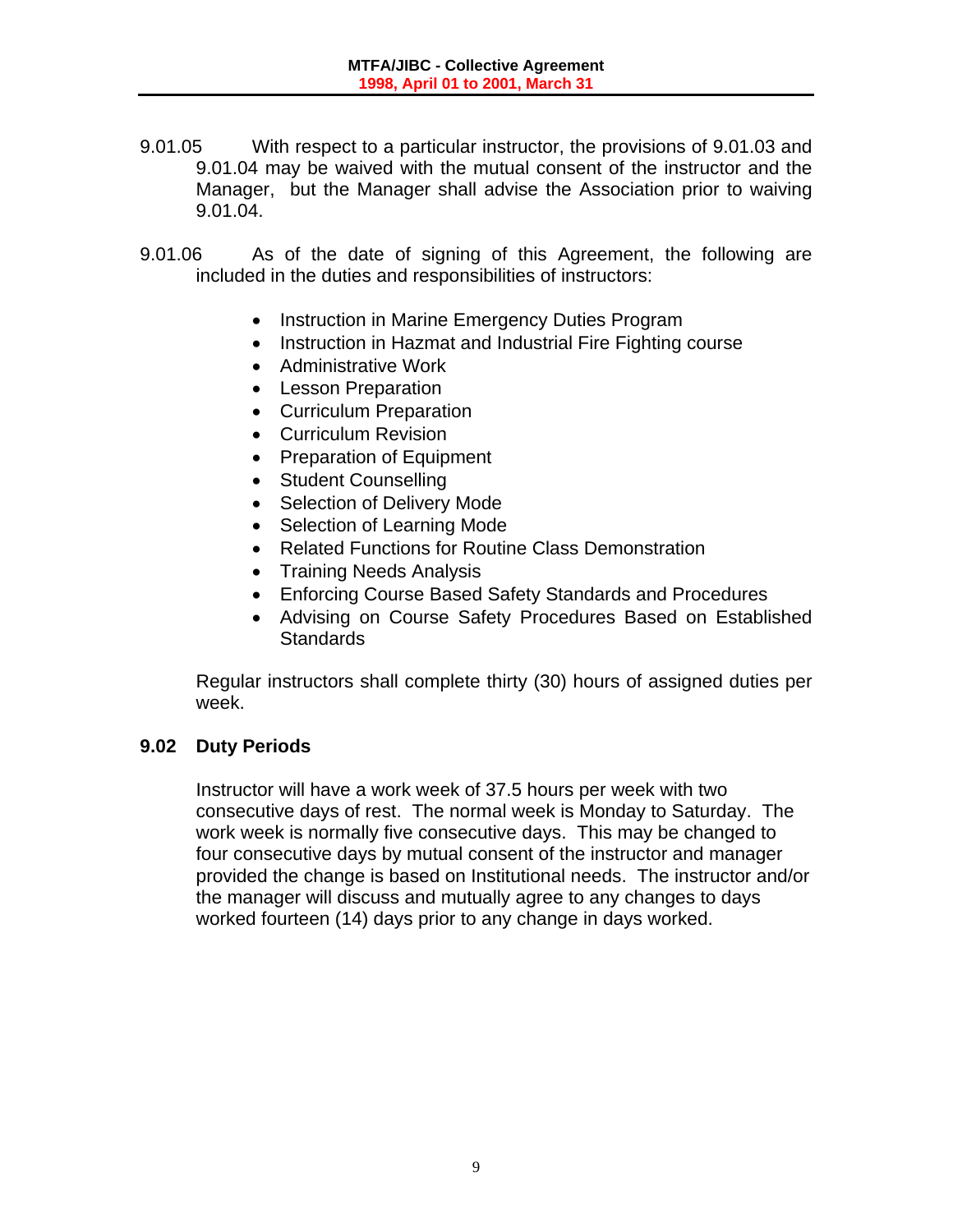**9.02.01** In any day, the Institute may assign duty to an instructor in any one of the periods

> 8:00 a.m. to 4:00 p.m. (day) 12:00 noon to 8:00 p.m. (afternoon) or 3:00 p.m. to 11:00 p.m. (evening)

except that in any one week the period assigned for the first day of the week may be changed to another period only once during that week.

9.02.02 A regular instructor assigned to afternoon or evening duty periods has priority for assignment to vacant day duty periods based on his length of service as defined in 10.04.

#### **9.03 Picket Lines**

 All employees have the right to refuse to cross a legal picket line arising from a strike.

#### **9.04 Student Contact Hours**

Weekly contact hours are 27 hours per week.

# **10.00 APPOINTMENTS, SERVICE LAYOFF AND SEVERANCE PAY**

#### **10.01 Vacancies**

 The Institute shall give first consideration to regular employees when filling a vacancy for a regular instructor and, where practicable, inform all employees by a notice posted in the Institute or by other means at least ten (10) days before any public advertisement of the vacancy. Eligible employees absent from the Institute during the posting period shall automatically be considered applicants for the vacancy. A copy of the notice of vacancy will be forwarded to the Union.

# **10.02 Appointments**

- 10.02.01 Where the Institute has requested applications to fill a regular instructor position, the Institute shall include the Manager in all aspects of the selection process.
- 10.02.02 The Manager referred to in 10.02.01 shall assign an instructor from within the Association to attend any selection interview of an applicant,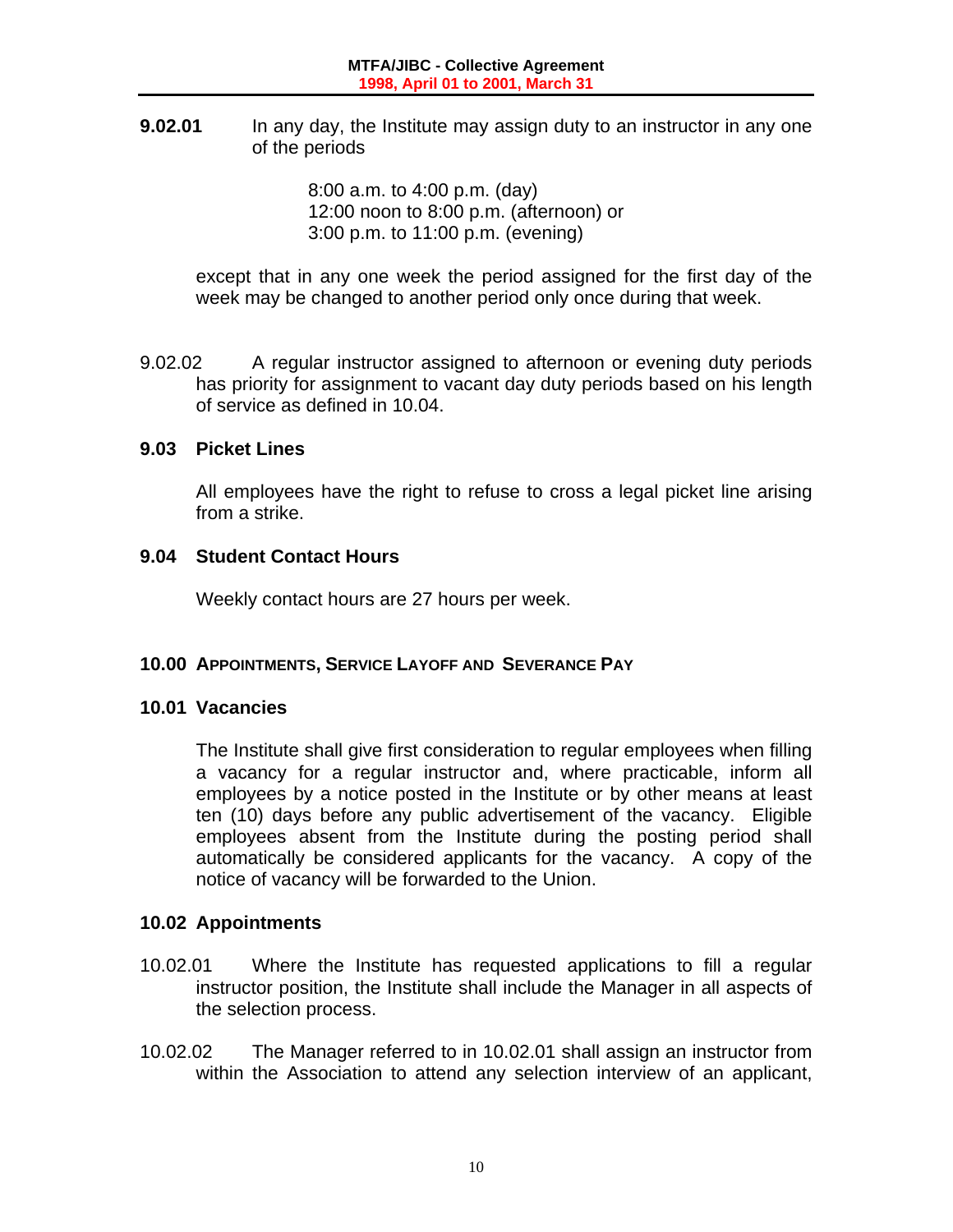except that the instructor so assigned shall not be an applicant for the appointment under consideration.

10.02.03 The President or designate shall decide to whom any offer of employment is made.

### **10.03 Probationary Period**

- 10.03.01 Notwithstanding any letter of appointment, during his first year of employment a regular instructor is on probation to determine her/his competence and suitability in the position to which he has been appointed.
- 10.03.02 During an instructor's probationary period, the Institute may terminate his employment on twenty (20) days notice.

# **10.04 Length of Service**

- 10.04.01 Subject to .04.02, an instructor's length of service is the length of his continuous employment as an instructor with the Institute, and prior to July 4, 1994 with Pacific Marine Training Institute, expressed in years and days.
- 10.04.02 A succession of periods of intermittent employment with the Institute as an instructor qualifies as service when computing length of service provided each period is continuous and of not less than sixty (60) days duration, and the time between consecutive periods does not exceed two (2) years. One duty year of employment as an instructor is equivalent to one (1) year of service.

#### **10.05 Reductions**

- 10.05.01 Where the Institute needs to reduce the number of instructor positions in a program or programs, the Institute and the Association shall consult on the need and manner of the reduction before any instructor is given notice.
- 10.05.02 Subject to .05.03, the Institute shall reduce the number of instructors in the following descending sequence:

 .01 Probationary regular instructors, with notice of not less than 21 days;

 .02 By providing notice of layoff to the regular instructor whose instructional modules will not be taught as scheduled. A regular instructor in receipt of a notice of layoff here under may, within five days of the notice, elect to displace an instructor with a lesser length of service as defined in 10.04 provided always that the individual qualifications and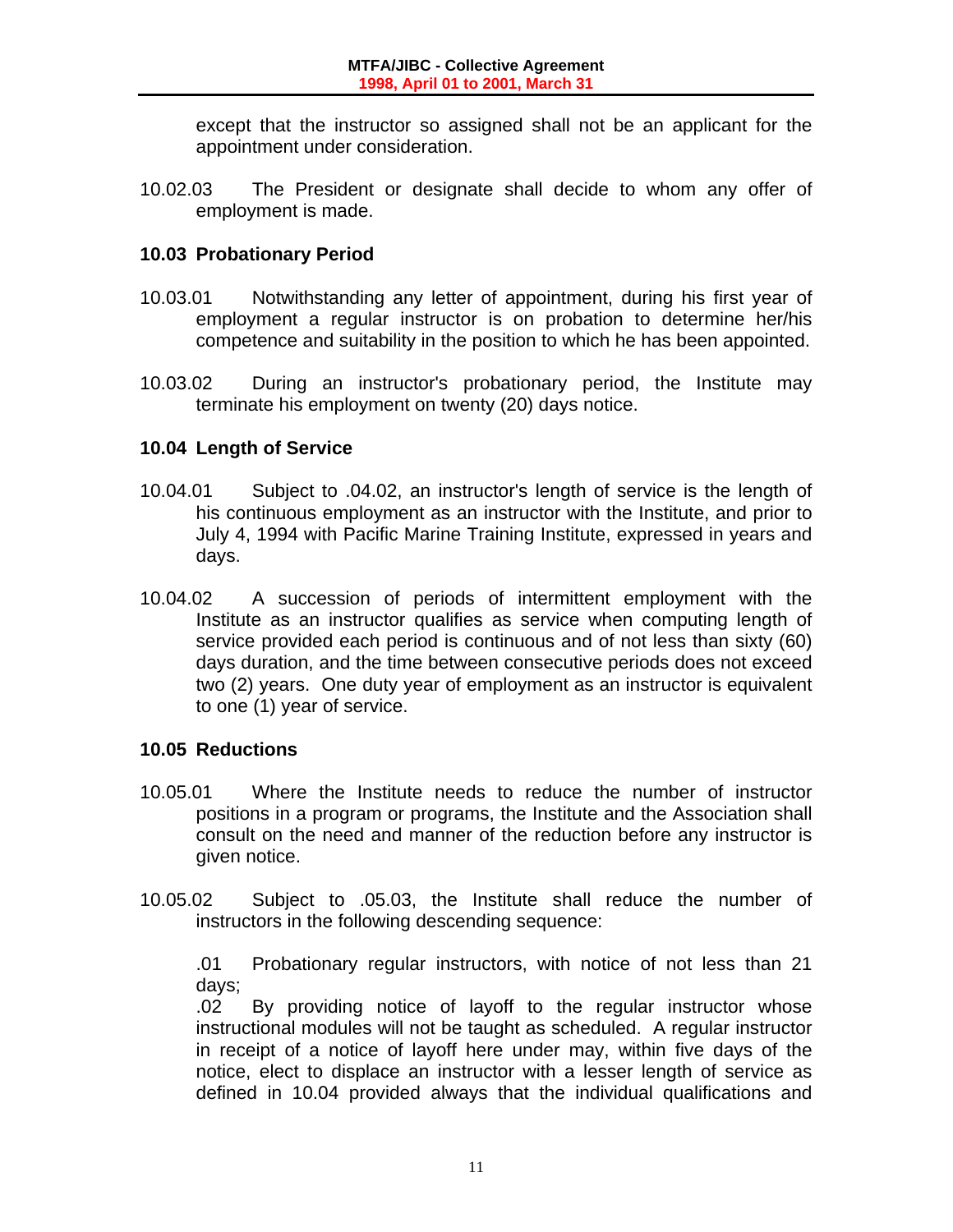experience of the instructors remaining indicate that they would be both competent and qualified to teach the instructional modules scheduled at the level of competence then existing;

- 10.05.03 Any regular instructor who receives notice of layoff, or a regular instructor displaced pursuant to .05.02.04 may, in writing to the President or designate and within five days of the notice, claim a transfer to an instructor position where such an instructor has
	- .01 a greater length of service than the incumbent, and
	- .02 the qualifications required for the position, and
	- .03 relevant experience in the duties of the position, and

 .04 after an orientation period of not more than ten days demonstrated that he can discharge the duties of the position at the necessary level of competence, the Institute shall rescind the notice of layoff to the instructor and give notice of layoff to the incumbent being displaced in this article.

# **10.06 Severance Pay**

 Where the Institute lays off a regular instructor, he shall be entitled on the date the lay off takes effect to severance pay equal to his monthly salary in effect on that date multiplied by

- .01 one (1), where the instructor's uninterrupted length of service is less than two (2) years;
- .02 three (3), where the instructor's uninterrupted length of service is two (2) years or more, but less than four (4) years;
- .03 four (4), where the instructor's uninterrupted length of service is four (4) years, but less than five (5) years;
- .04 five (5), where the instructor's uninterrupted length of service is five (5) years, but less than six (6) years; and
- .05 six (6), where the instructor's uninterrupted length of service is six or more years.

# **10.07 Notice**

# **+ and Pay in Lieu of Notice**

 Where the Institute lays off a regular instructor who has completed his probation period and it does not give at least six (6) months notice, it shall, in addition to any severance pay due, pay the instructor an amount in lieu of notice ("notice pay") equal to his monthly salary in effect on the date of the layoff multiplied by the difference between six (6) and the number of full months notice given.

# **10.08 Recall**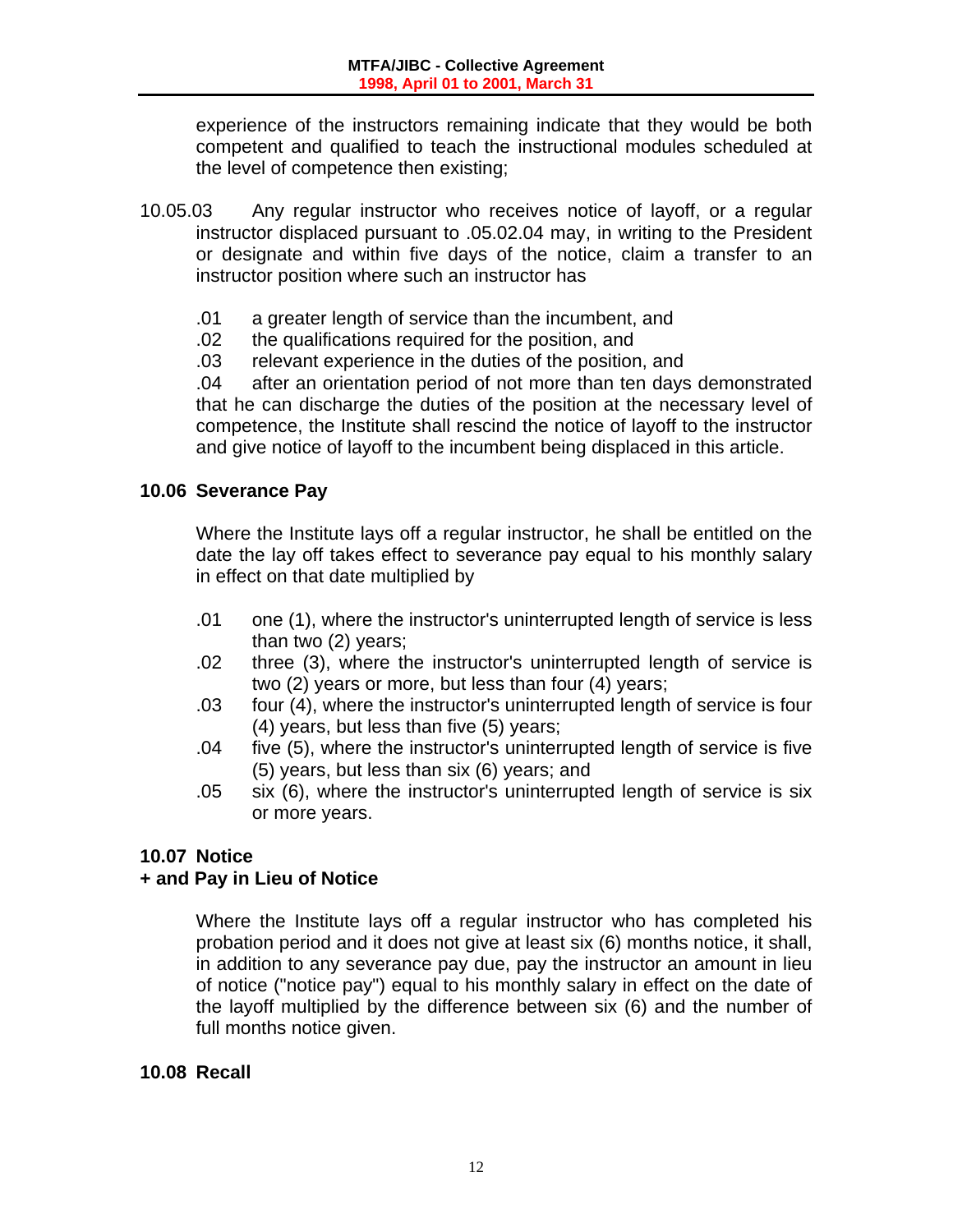- 10.08.01 A regular instructor who is laid off retains a right to recall for one (1) year from his lay off date.
- 10.08.02 Where an instructor has been laid off and subsequently the Institute needs to employ an additional instructor it shall send a recall offer by registered mail to the last known address of every instructor with a right to recall and keep the offer open for twenty (20) days from the date the offer is mailed.
- 10.08.03 Any instructor exercising his right to recall must meet the four conditions in 10.05.03 wherein, for the purpose of this subsection, "the incumbent" means "any other instructor exercising his right to recall".
- 10.08.04 An instructor who is laid off and who takes the severance pay due and any pay in lieu of notice due, and who exercises his right to recall will be re-employed by the Institute as a term instructor at the same level in the salary scale he was at on his lay off date and for the term that meets the instructional needs of the Institute.
- 10.08.05 An instructor who is laid off and who takes any pay in lieu of notice due, but not the severance pay due, and who exercises his right to recall will be re-employed by the Institute as a regular instructor at the same salary level he was at on his lay off date and with the length of service he has accumulated up to that date
- 10.08.06 Where an instructor is unable to exercise his right to recall before the right expires, the Institute shall, on the date the right to recall expires, pay the instructor the severance pay that was due on the date the instructor was laid off.

#### **11.00 SALARIES AND INCREMENTS**

#### **11.01 Salaries**

- 11.01.01 The Revised Provincial Salary Scale for Instructors is shown in the Common Agreement Appendix A and is in effect from April 1, 2000.
- 11.01.02 On appointment, an instructor's Annual Salary is the amount shown in 11.01.01 for step 1 in the appropriate class, except that the Institute may raise the step where it wishes to recognise relevant teaching experience.
- 11.01.03 Subject to this Agreement, the monthly salary of a regular instructor is one twelfth (1/12) of his established Annual Salary and is payable biweekly, at the rate of 1/26 of the established Annual Salary.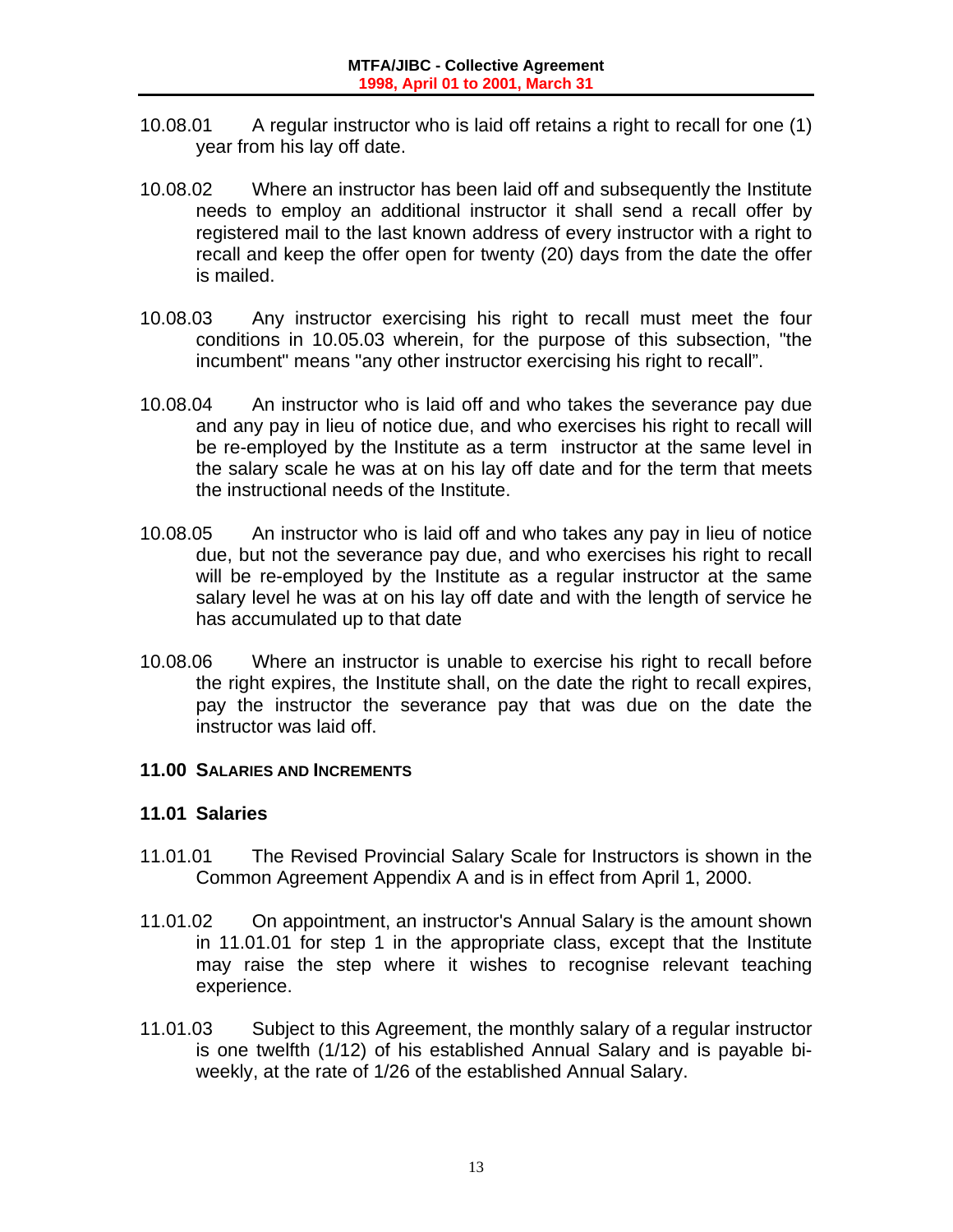11.01.04 In any contractual year, the daily salary that correlates to an annual salary is one-tenth of the bi-weekly salary.

# **11.02 Salary Calculations for Interrupted Service**

- 11.02.01 Subject to this Agreement, where in any year a regular instructor is terminated or resigns from the Institute on a date other than December 31st, his total remuneration due for the period, inclusive, from January 1st to the date he leaves the Institute is calculated as if he is a short-term instructor employed for the term January 1st to the date he leaves the Institute.
- 11.02.02 Where a regular instructor takes no annual vacation leave in the year he joins the Institute, the calculation referred to in .02.01 shall take into account this additional period of employment.
- 11.02.03 Where in any month, a regular instructor takes leave of absence without pay, his monthly salary as referred to in 11.01.03 shall, subject to .02.04, be reduced by an amount equal to the Daily Salary as referred to 11.01.04 that correlates to his Annual Salary, multiplied by the number of days in that month he is absent without pay.
- 11.02.04 Where in .02.03 the computed amount is greater than the instructor's monthly salary, his next following monthly salary shall be reduced by the difference between the computed amount and the monthly salary referred to in .02.03.

# **11.03 Salary Increments**

- 11.03.01 Subject to this section, a regular instructor's increment date is the anniversary of the first calendar-day of the month in which he began employment, except where he began after the fifteenth calendar-day of that month in which case his increment date is the first calendar-day of the following month.
- 11.03.02 An increment date cannot be advanced.
- 11.03.03 Subject to this section, the Institute shall, on each repetition of an instructor's increment date, increment his Annual Salary by one (1) step until the maximum step in the range is reached.
- 11.03.04 Subject to this section, where an instructor is not in receipt of salary due to an absence from duty or is on lay off, the Institute shall delay and alter his increment date by one (1) month for each month of absence or lay off or part of a month absence or lay off of more than ten (10) days. In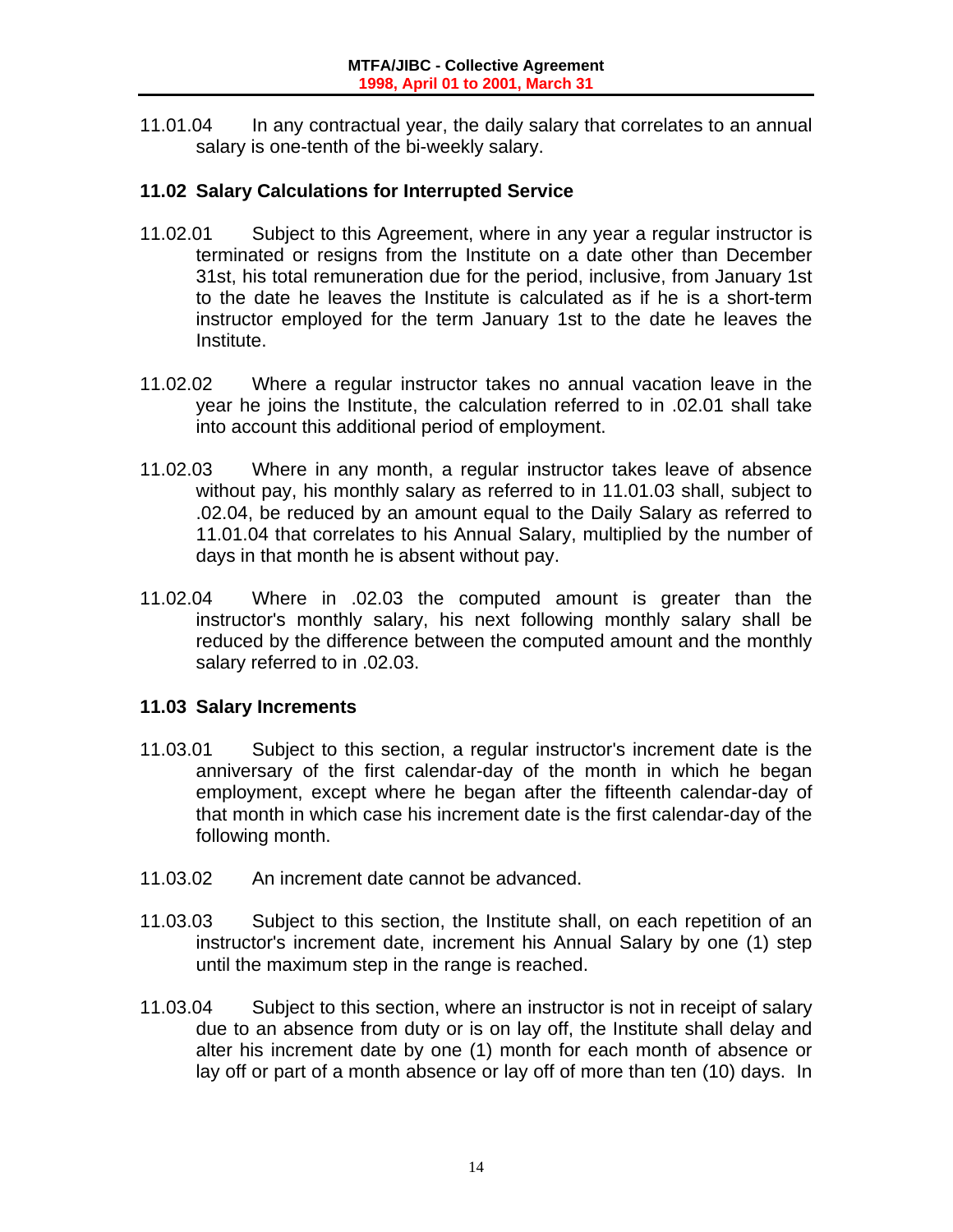this subsection, "month" means the period, inclusive, from any date in a month to the date preceding that date in the following month

- 11.03.05 The Institute shall not alter the increment date of a regular instructor who, after the expiration of all his sick leave credits, is absent from duty due to illness for not more than an additional sixty (60) days in any contractual year.
- 11.03.06 Subject to this section, where an instructor is not in receipt of salary due to an absence from duty or is on lay off, the Institute shall delay and alter his increment date by one (1) month for each month of absence or lay off or part of a month absence or lay off of more than (10) days. In this subsection, "month" means the period, inclusive, from any date in a month to the date preceding that date in the following month.
- 11.03.07 The Institute shall not alter the increment date of a regular instructor who, after the expiration of all his sick leave credits, is absent from duty due to illness for not more than an additional sixty (60) days in any contractual year.

# **12.00 ALLOWANCES**

# **12.01 Coordinating Instructor Allowances**

 In addition to their monthly salary, the coordinating instructors will receive \$1,200 per annum pro-rated monthly.

# **12.02 Instructor Allowances**

- 12.02.01 Upon presentation of the appropriate receipt and satisfactory evidence of the successful completion of any course leading towards an Instructor's Diploma, the Institute will reimburse an instructor for the course tuition fees provided he was employed at the Institute as a regular instructor at the time the course was taken.
- 12.02.02 Upon presentation of the appropriate receipt and written proof of the successful completion of a course on instructional techniques recognised by the Institute, the Institute will reimburse an instructor for the course tuition fee provided he was employed at the Institute as a regular instructor at the time the course was taken.
- 12.02.03 Instructors who regularly give practical instruction in firefighting shall be paid a cleaning allowance of \$240.00 per annum.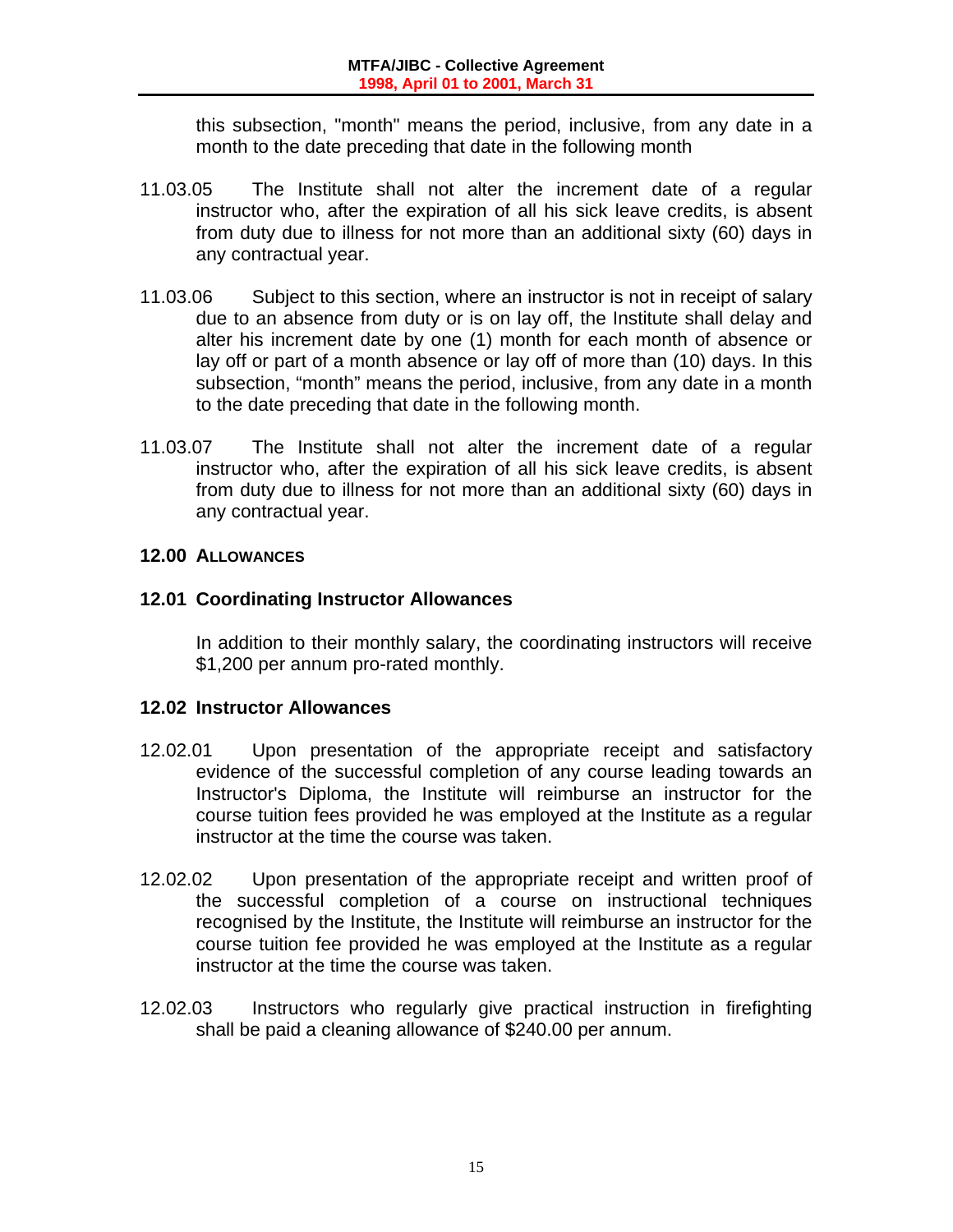- 12.02.04 The Institute shall provide and maintain at its cost clean protective clothing for any employee who works in condition where such clothing is necessary for safety an cleanliness.
- **12.02.05 Where an instructor is required to travel at a time outside the normal hours of duty, the instructor shall be compensated at their regular rate of pay for all hours spent travelling. The compensation shall be banked and taken as time off, not as pay, at a time mutually agreeable.**
- 12.02.06 Where an instructor who normally works in the Lower Mainland is required to be away from home on a weekend or a statutory holiday, he shall be given one (1) day leave with pay for each day spent away from home. Such leave shall be taken on a date or dates mutually agreeable to the Manager.
- 12.02.07 Where an instructor is required to work on a rest day, he shall be compensated at the rate of time and one half and this will be taken as compensatory time off.
- 12.02.08 Hours worked in any day in excess of hours of duty as provided in Section 9.01.02 shall constitute overtime hours. Overtime hours will be remunerated at the rate of 1.5 times the normal hourly rate of pay.

# **12.03 Travel Status and Meal Allowances**

 **Staff will occasionally be required to travel to off campus assignments. Travel allowances are outlined as:** 

 **a) For the use of their personal vehicle on JI business - \$.38 per km.** 

 **b) Meals Allowance** 

 **Employees on travel status shall be entitled to a meal allowance. The meal allowance shall be:** 

| <b>Breakfast:</b> | \$8.50  |
|-------------------|---------|
| Lunch:            | \$10.25 |
| <b>Dinner:</b>    | \$19.25 |

 c) Reimbursement for reasonable expenses associated with drycleaning, long distance calls home, etc.

### **13.00 STATUTORY HOLIDAYS**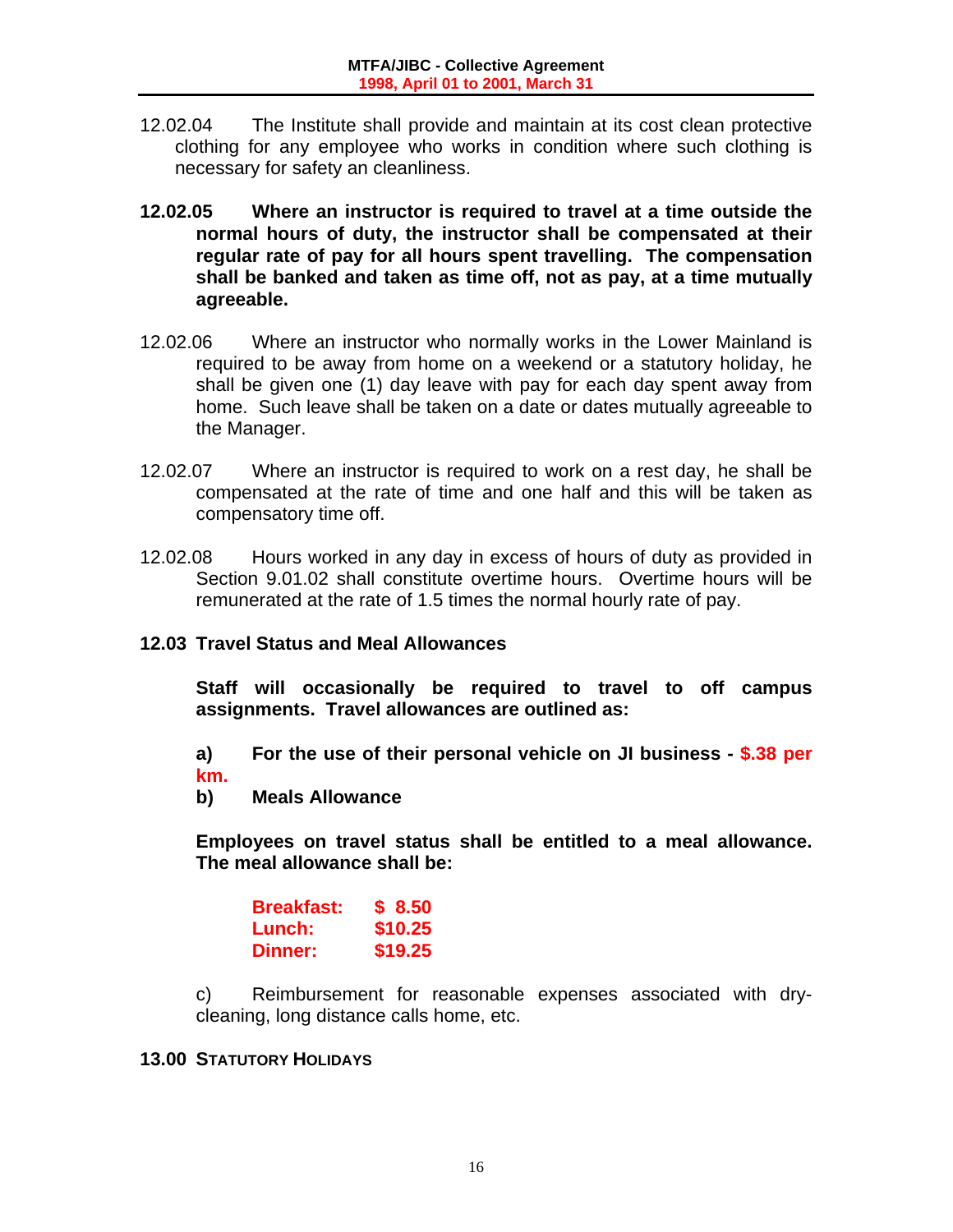13.01 The Institute shall give a regular instructor leave with pay on all statutory holiday(s), namely

 New Year's Day, B.C. Day, Good Friday, Easter Monday, Labour Day, Victoria Day, Thanksgiving Day, Canada Day, Remembrance Day, Christmas Day and Boxing Day;

- **13.02 The Institute shall give a regular instructor leave with pay on any day proclaimed a General Holiday by federal or British Columbia provincial legislation; and every day between Christmas Eve Day and New Years Day inclusive, as a holiday. When Christmas Day and/or Boxing Day fall on a Saturday and/or Sunday, the duty day or days prior to December 24, or other mutually agreeable dates shall be deemed to be a holiday(s) in lieu thereof.**
- 13.03 Where Canada Day or Remembrance Day falls on a Saturday or Sunday, the next following Monday shall be a holiday in lieu of the named holiday.

# **14.00 LEAVE**

# **14.01 Approval of Leave**

 Before taking any leave other than sick leave, an instructor shall have the approval of the Manager, which approval shall not be unreasonably withheld.

# **14.02 Annual Vacation Leave**

- 14.02.01 The Institute shall in each calendar year give every regular instructor an annual vacation of forty-three (43) days.
- 14.02.02 An instructor shall be entitled to annual vacation in one (1) block of at least not less than 23 days during the period of the last week of June and the first week of September of each calendar year.

 The remainder of the vacation leave shall be taken in block multiples of five (5) days, at a time mutually agreed to by the employee and their manager, subject to the operational needs of the Institute.

 The selection of vacation blocks during the summer shall be done on the basis of seniority, or other method, which is mutually agreeable to the faculty. The vacation scheduling shall be complete by March 31, of each calendar year.

# **14.02.03 Up to ten (10) vacation days may be accumulated per year to a maximum of 30 days. A maximum of ten (10) days of accumulated**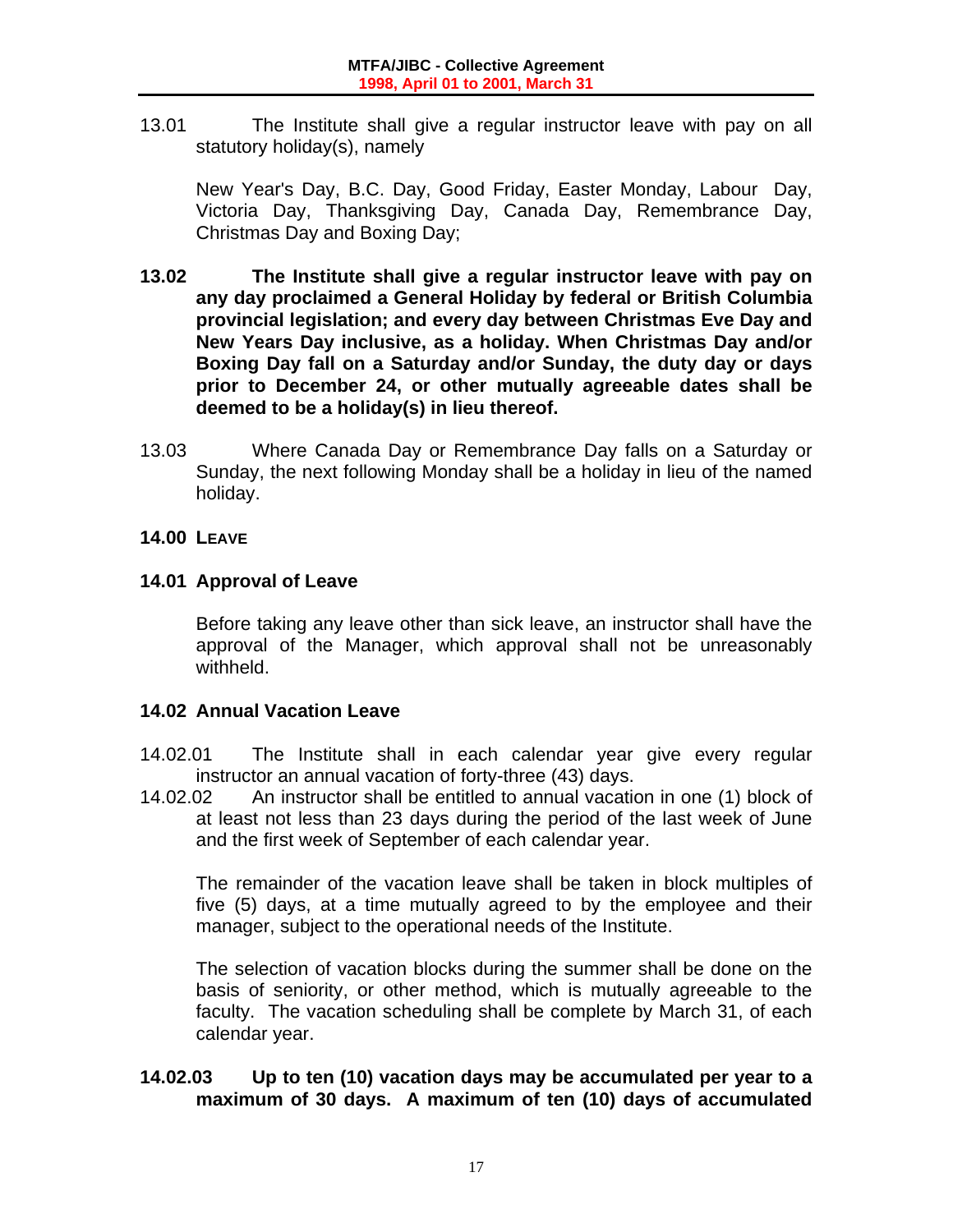**vacation entitlement may be taken in any one(1) calendar year, in addition to the vacation entitlement for that year. Note that a single vacation period, which overlaps the end of a calendar year, is considered as vacation for the year in which it began, and is not considered as carried forward to the New Year.** 

# **14.03 Sick Leave**

- 14.03.01 Absence due to illness or injury not covered by Workers' Compensation shall be with pay for any period not exceeding an instructor's accumulated sick leave credit.
- 14.03.02 A regular or term instructor earns sick leave at the rate of one and a half days for each month during which he is employed for fifteen (15) hours or more per week. An Instructor employed for less than fifteen (15) hours per week earns sick leave at the rate of one and a half days for each one hundred and twenty (120) hours of employment
- 14.03.03 Where an instructor is not on duty, sick leave accumulates only if the absence is with pay.
- 14.03.04 A sick leave credit may be accumulated to a maximum of two hundred and sixty-one (261) days.
- 14.03.05 The Institute may advance sick leave to an instructor equal to the sick leave he would earn up to the next July 31st.
- 14.03.06 An instructor's accumulated sick leave credit is lost on termination of employment. However, the credit shall be restored if he recommences service and can earn sick leave within one (1) calendar year of his termination provided that the termination was not caused by the instructor and that he has not refused an employment proposal from the Institute during the period he was not employed by the Institute.

# **14.04 Workers' Compensation Leave**

- 14.04.01 Where an employee sustains an injury or contracts an illness attributable to work on behalf of the Institute and as a result is absent from work, he shall apply for Workers' Compensation; however, he shall suffer no loss of benefits or any penalty as the result of a denial of such compensation.
- 14.04.02 Subject to .04.03, where an instructor is entitled to Workers' Compensation, it shall be paid directly to the instructor, in addition to which the Institute shall, for as long as the instructor's accumulated sick leave credit permits and provided the Institute is sent a detailed statement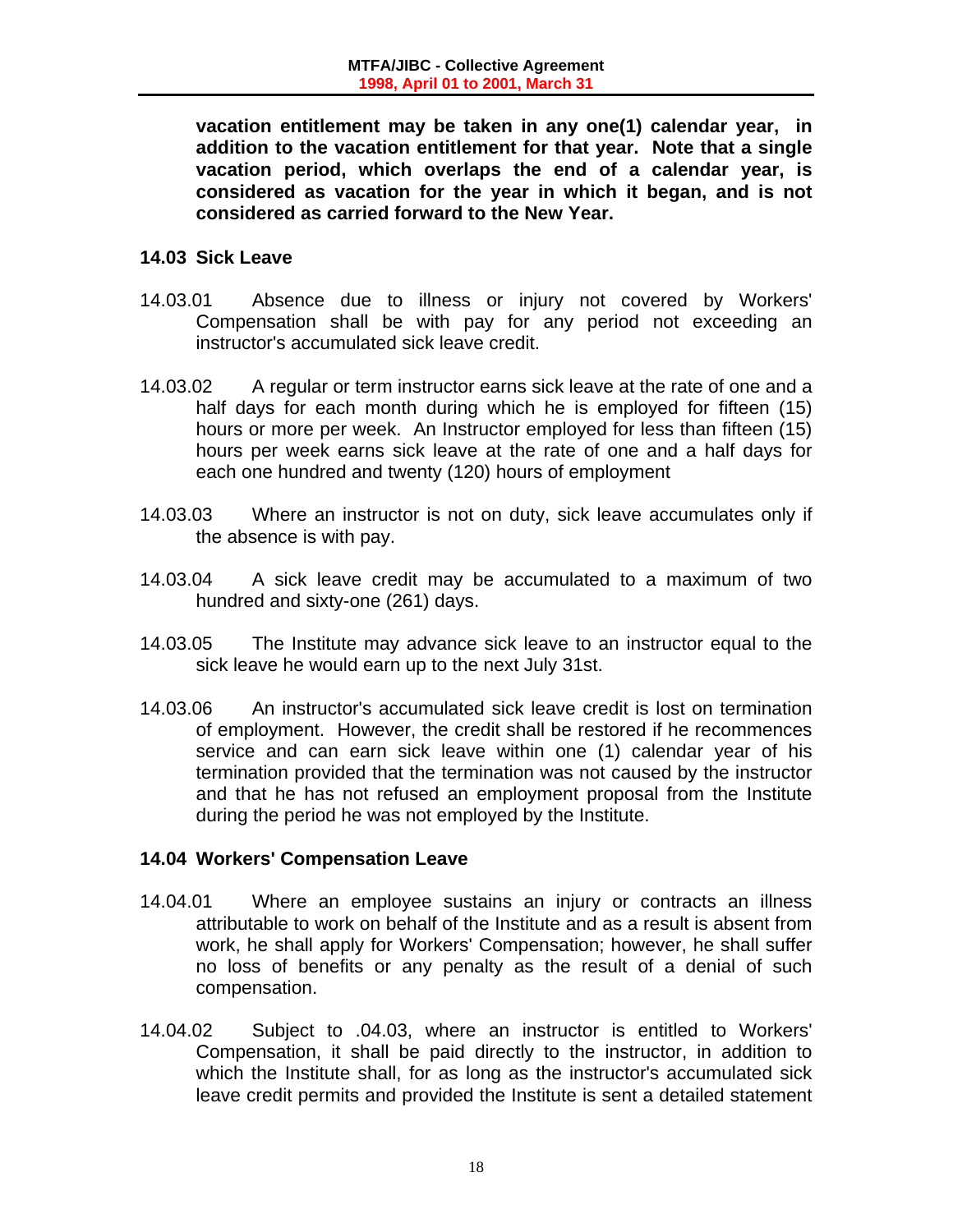of each cheque sent to the instructor, pay the instructor the difference between the amount of Workers' Compensation and his full salary.

14.04.03 Where on any day the Institute makes up the difference between an instructor's salary and Workers' Compensation, the instructor's accumulated sick leave credit shall be reduced by

 Payment made by the Institute on that day x 261 days Instructor's Annual Salary on that day

#### **14 Personal Leave**

 The Manager may grant personal leave for study, travel, political, religious or compassionate reasons, etc., which leave shall be without pay unless otherwise authorised.

#### **14.06 Retirement Preparation Leave**

 In order that an instructor aged fifty years or more with five (5) years or more length of service as a regular instructor may prepare for retirement, the President or designate may grant him leaves of absence without pay of not more than three (3) months in any calendar year provided that each such leave is requested in writing to the President or designate at least three (3) months prior to the start of the leave

# **14.07 Educational Leave**

- 14.07.01 Educational leave is granted through the authority of the Board. The welfare of the Institute and the professional competence of the instructor are among the prime considerations in approving leave for approved study or research. The Institute agrees that approval will not be unreasonably withheld.
- 14.07.02 Requests for educational leave must be made to the President or designate and must be accompanied by an outline of the purpose for the leave.
- 14.07.03 The instructor shall, within one month of his return to duty, submit to the President or designate satisfactory evidence of having carried out the purpose for which the leave was granted. In the event of failing to do so, the instructor shall refund the amount paid by the Institute during such leave.
- 14.07.04 An instructor shall not be eligible for a grant of educational leave of more than a cumulative total of twenty-four (24) months.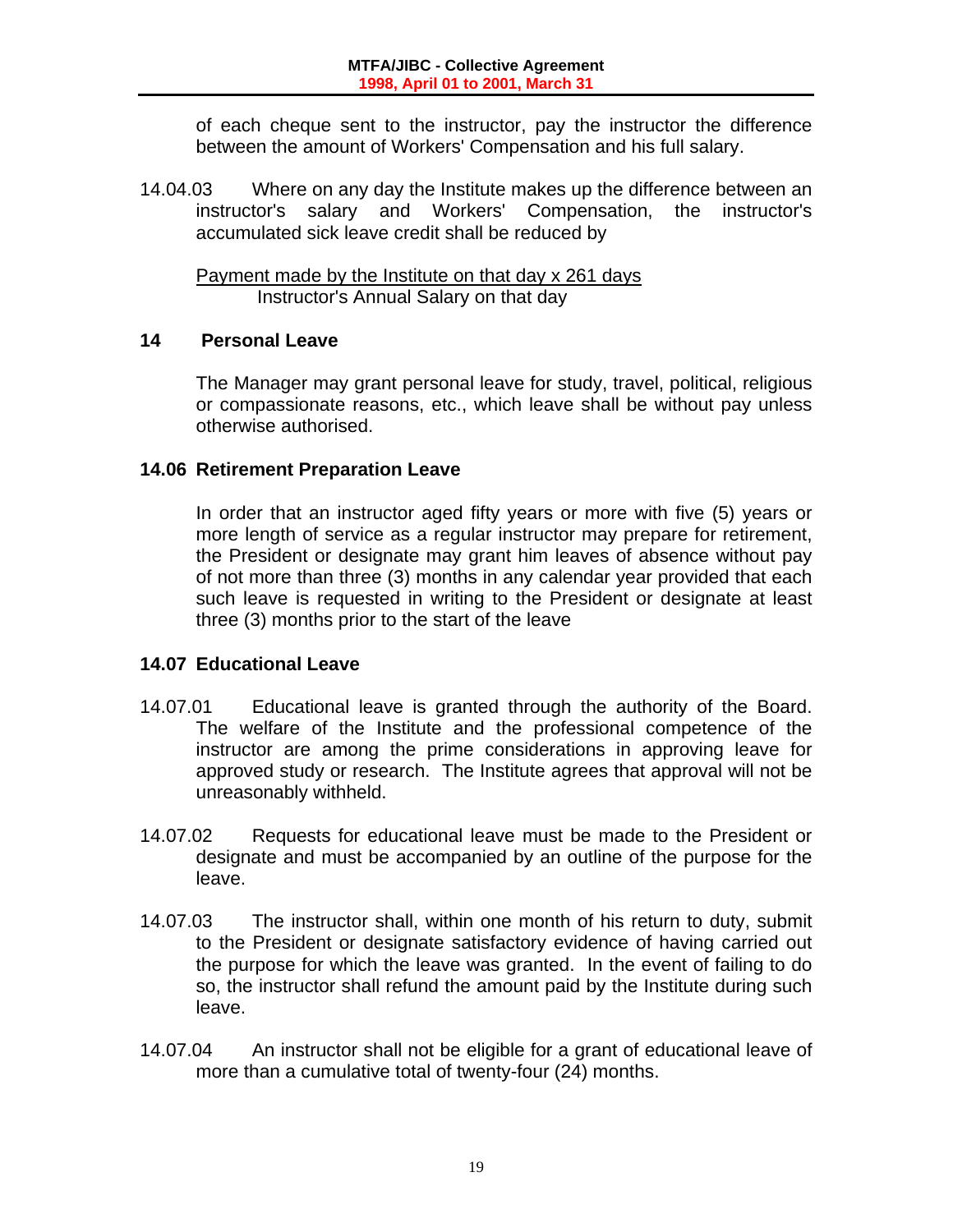14.07.05 Approved educational leave shall be at the rate of 77% of salary and allowances; contributions for Employee Benefits will be continued during educational leave by the Institute and the instructor concerned and the leave period will count in full for increment purposes.

#### **14.08 Long-Term Educational Leave**

- 14.08.01 Educational leave of more than four (4) months to one calendar year shall be considered long-term leave.
- 14.08.02 In order to be granted long-term leave, an instructor must be a regular instructor with a continuous length of service of forty-eight (48) months or more.
- 14.08.03 The instructor undertakes to remain in the service of the Institute for a minimum of three (3) years immediately following return from a longterm leave. In the event the instructor fails to remain one (1) complete year he shall refund to the Institute the full amount paid by the Institute to him during the leave; failing to remain two (2) complete years he shall refund two-thirds (2/3) of the amount; failing to remain three (3) complete years he shall refund one-third (1/3) of the amount.
- 14.08.04 Normally, an instructor shall not be eligible for subsequent longterm educational leave until a period of sixty (60) months has elapsed from the completion of the previous long-term leave.
- 14.08.05 A request for long-term leave shall be made at least six (6) months prior to the proposed commencement date. An instructor will receive a preliminary reply at least four (4) months prior to the requested commencement date, and final reply at least three (3) months prior.

# **14.09 Short-Term Educational Leave**

- 14.09.01 Educational leave of from eleven (11) days to four (4) months shall be considered short-term leave.
- 14.09.02 In order to be granted short-term leave an instructor must be a regular instructor with a continuous length of service of twenty-four (24) months or more.
- 14.09.03 An instructor undertakes to remain in the service of the Institute for a minimum of twelve (12) months immediately following return from shortterm leave and in the event of failing to do so, shall refund the amount paid by the Institute to the instructor during the leave.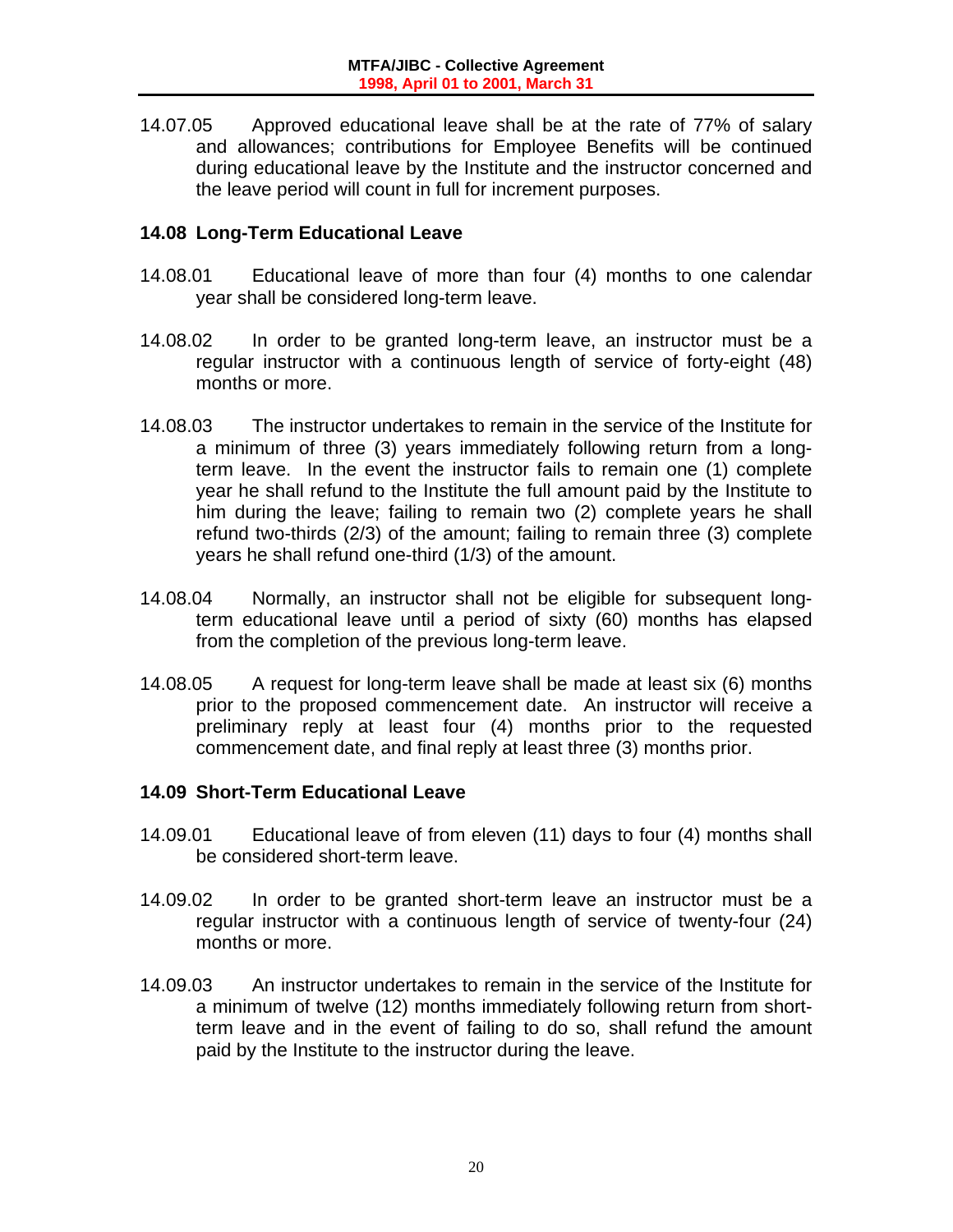14.09.04 A request for short-term leave shall be made at least two (2) months prior to the proposed commencement date. An instructor will receive a reply at least one (1) month prior to the requested commencement date.

### **14.10 Professional Development Leave**

14.10.01 Professional development leave is with pay, but is restricted to

 .01 any course or seminar that could substantially refresh an instructor's technique of teaching the subject material in courses to which she/he would normally be assigned;

 .02 any display of or practicum in a new method of teaching that could have immediate application to an instructor's work at the Institute;

 .03 any course, seminar or presentation of papers that could extend an instructor's knowledge or understanding of the subject material in any curriculum she/he is, or will be required to use; or

 .04 any course, seminar, conference or meeting that the Manager, in consultation with the instructor concerned, considers to be in the interest of the Institute;

 .05 any other activity the Professional Development Committee judges to be appropriate.

- 14.10.02 The Institute shall, after she/he has been employed for not less than (8) months give a regular full-time instructor a total of ten (10) days professional development leave, which shall be non-cumulative, in each contractual year.
- 14.10.03 The President or designate may give a regular instructor professional development leave with pay in addition to the leave noted in .10.02.
- 14.10.04 An instructor shall, not less than one month before the leave is to begin, apply to the Manager for professional development leave in writing and include a detailed budget of all permissible expenses that will be claimed from the Institute.

# **14.10.05 The Institute shall**

 .01 maintain a Professional Development Expense Fund to meet permissible expenses, other than salaries, related to professional development;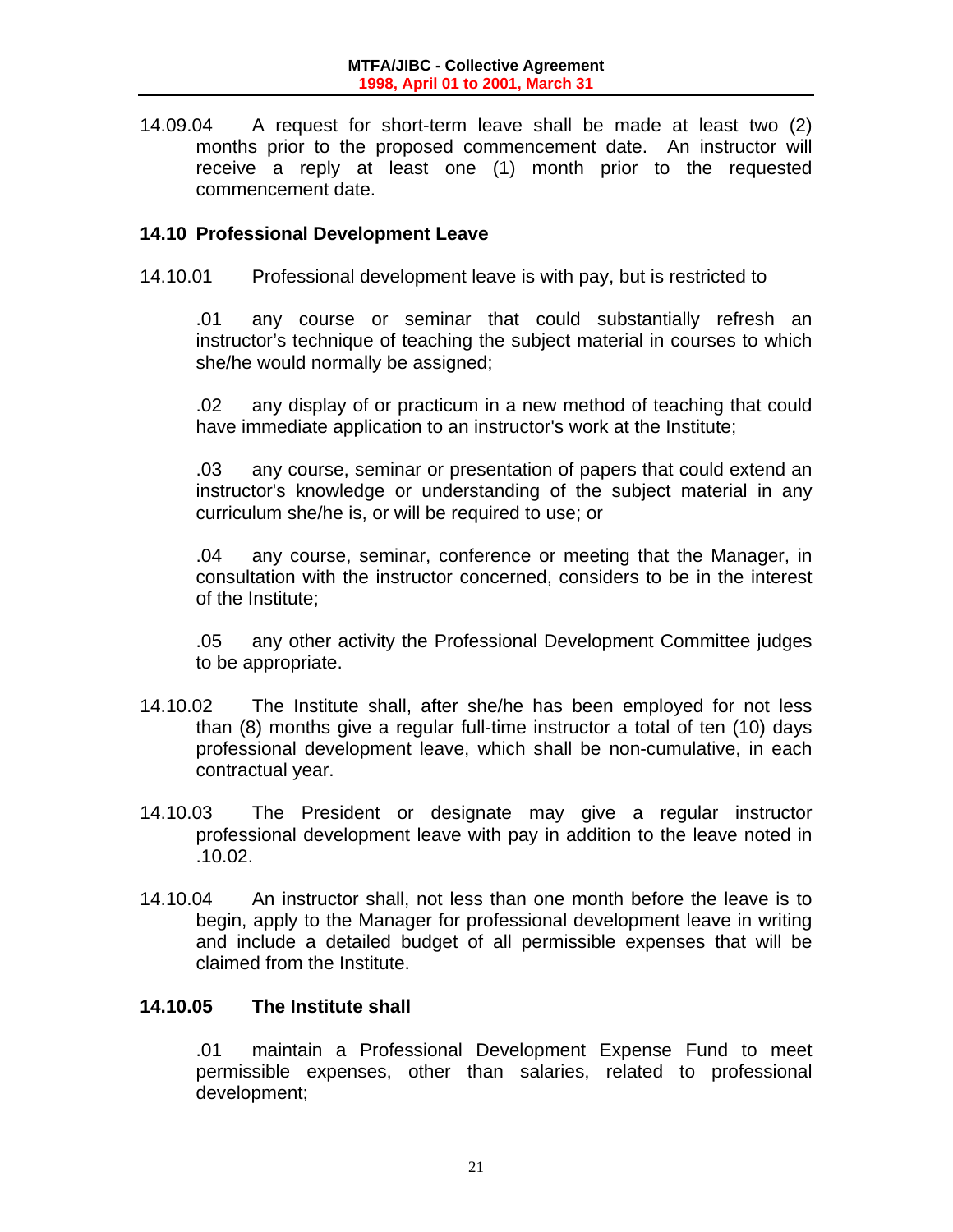**.02 The Fire and Safety division will establish a minimum budget of two percent (2%) of the gross salary budget of employees covered by this agreement in order to fund tuition/registration fees and other costs relevant to their professional development. This fund is established each fiscal year and any unused portion will not be carried forward**.

- 14.10.06 The Professional Development Committee shall be comprised of four members. Two shall be appointed from the faculty association and two from management.
- 14.10.07 Professional Development Committee

 .01. The committee shall meet no later than September 15, 1996, to establish the protocol for the committee.

 .02. The chair of the committee shall be rotated between the Faculty and Management, each holding the chair for one (1) year.

 .03. Once established, the committee shall meet at least two times each year, or at the request of either party, to review any requests for the allocation of funds for PD.

 .04. One of the first tasks of the committee shall be to establish a process for applications to be made for PD, and to establish policy for the granting of PD/education leave.

 .05. The committee shall trial their policies during the term of this agreement, and then make recommendations to their bargaining principals, for inclusion to the collective agreement.

- 14.10.08 Where an instructor is given professional development leave she/he shall, within ten (10) days of his return from that leave, submit a written report to the Manager giving a full review of his professional activities during the leave, the results achieved and, for the benefit of the Institute and other instructors, an assessment of the value to the Institute of that particular professional development activity.
- 14.10.09 Upon presentation of the report referred to in .10.08 and an itemised account of permissible expenses supported by receipts, but excluding specific expenses that have been prepaid by the Institute, the Institute shall reimburse an instructor in an amount equal to the sum of the itemised account or the grant referred to in 14.10.07.03, whichever is the lesser.

# **14.11 Bereavement Leave**

 The Manager shall grant a regular instructor not more than five (5) days bereavement leave with pay in the case of the death of a husband, wife, brother, sister, parent, parent-in-law, any other relative living in the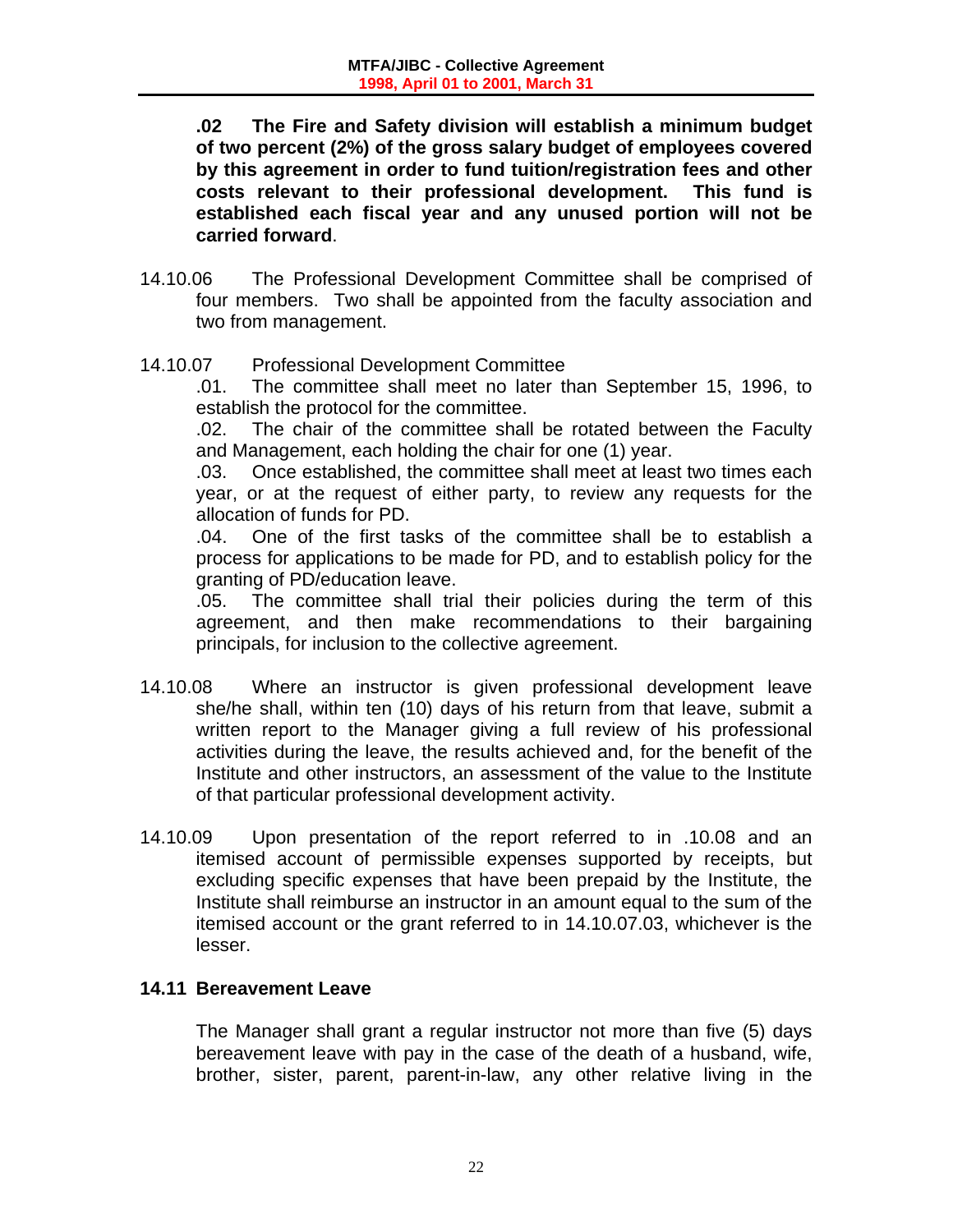instructor's household or, with the approval of the Principal, any other person.

### **14.12 Funeral Leave**

 The Manager shall grant a regular instructor not more than one half day funeral leave, but not in addition to any bereavement leave granted.

### **14.13 Jury Duty and Court Appearance Leave**

 When summoned to serve on a jury; when subpoenaed as a witness in criminal proceedings, or as a witness in a civil action if not a party thereto; when appearing as a defendant in a criminal or traffic case if acquitted therefrom; the Manager shall grant a regular instructor or a term instructor the necessary leave with pay to attend court provided the instructor produces

 .01 a summons, a subpoena, or such other evidence that shows the necessity of his attendance at court; and

 .02 on completion of the attendance at court, a statement from an official of the court showing the period of the instructor's attendance at court and the fees paid to the instructor which fees shall be paid over to the Institute.

#### **15.00 BENEFITS**

# **15.01 Benefit Coverage Option While on Leave Without Pay**

 A regular employee, with the approval of the Manager, granted leave of absence without pay may, before commencing such leave, maintain medical, insurance and pension benefits by paying to the Institute the full amount of the employer and employee premiums that require to be paid during the period of the leave. The Manager shall not unreasonably withhold approval.

#### **15.02 Dental Plan**

 The Institute shall, at no cost to an employee, but complying with the terms of the insurer, provide a dental plan for all regular employees with not less than one (1) month's service with like service which plan includes

 .01 Basic Dental Services (Plan A) paying 100% of the approved Schedule of Fees;

 .02 prosthetics, crowns and bridges (Plan B) paying 50% of the approved Schedule of Fees; and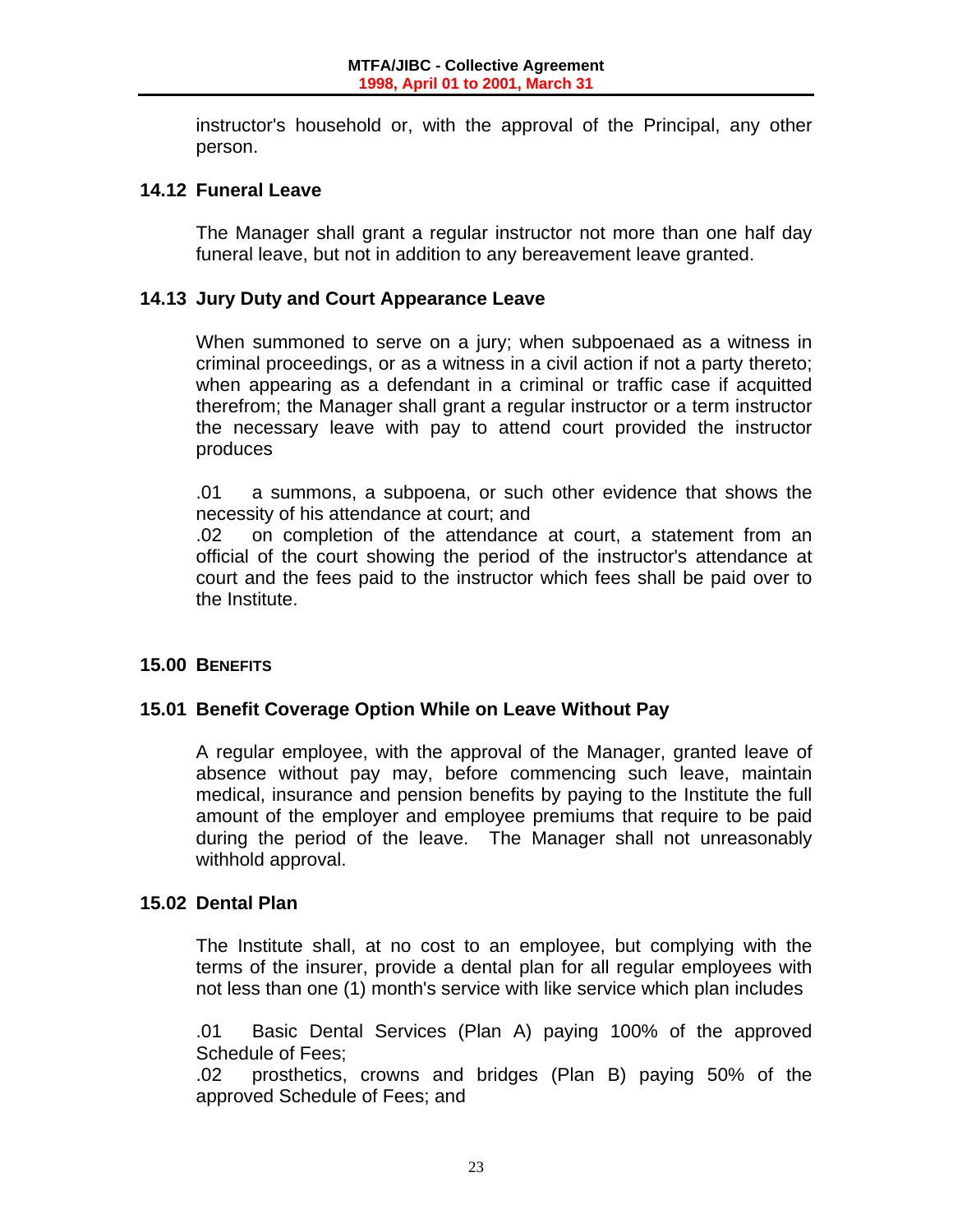.03 orthodontics (Plan C) paying 50% of the approved Schedule of Fees.

### **15.03 Superannuation**

 Regular employees are subject to the Pension (College) Act and may enjoy the superannuation benefits provided therein.

#### **15 Health Insurance**

 The Institute shall provide a regular employee coverage under an Extended Health Benefit Plan, an Optical Care Plan and the Medical Services Plan of British Columbia, and pay 100% of the premiums of those plans beginning on the first of the month following the date the employee is hired.

# **15.05 Group Life Insurance Plan**

- 15.05.01 An employee shall, as a condition of employment, participate in the Group Life Insurance Plan contracted for by the Institute and for which the Institute pays 100% of the premium for each employee.
- 15.05.02 Subject to the terms of the contract with the insurer, the main benefits of the Plan are:

 .01 3 x Annual Salary for an instructor aged 45 years or less with dependants;

 .02 2 x Annual Salary for an instructor aged more than 45 years with dependants; and

 .03 \$10,000 for an instructor without dependants but an employee may, by his payment of an additional premium, increase his benefit up to \$150,000 without proof of insurability.

- 15.05.03 Coverage of an employee under the Plan will commence on the first of the month following his hiring date.
- 15.05.04 An employee who retires at or beyond the age of 55 years and who is receiving a pension under the Pension (College) Act may continue to enjoy group insurance coverage in an amount equal to the lesser of \$15,000 or the coverage in effect immediately preceding retirement for a period of sixty (60) months from the date of retirement with the premium cost of the continuing insurance borne by the group insurance fund.

# **15.06 Long Term Disability Benefit**

 The Institute shall provide a Long Term Benefit Plan for employees with a level of benefits to be decided by the Association, but the premiums for which shall be paid wholly by the participating employees.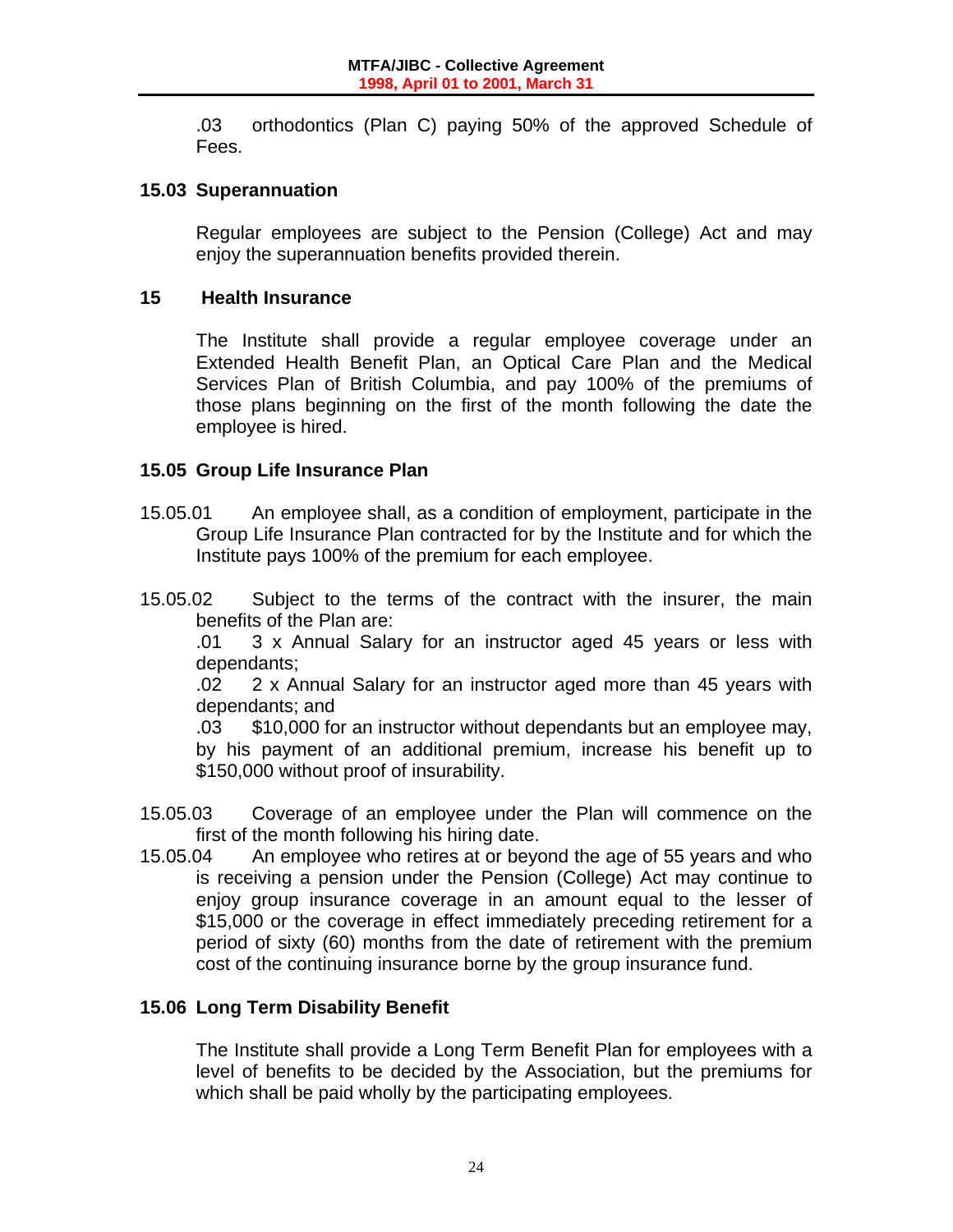# **15.07 Premium Savings**

 The Parties agree that premium savings accrued through Unemployment Insurance Commission assessments, or experience refunds from the Insurance Company or other sources shall be used to partially offset future benefit improvements.

#### **15.08 Payment on Decease**

 In the event of the death of a regular instructor, the Institute shall pay the widow or widower, or if there is no such person the instructor's estate, one month's salary exclusive of any amount already earned by the instructor up to the date on which he last served.

#### **15.09 Unemployment Insurance**

 All employees shall be covered for Unemployment Insurance insofar as the law permits.

#### **15.10 Institutional Coalitions**

 The Institute shall seek out and, where premium savings or cost benefits will accrue, join any coalition of post-secondary educational institutions in British Columbia.

#### **16.00 COORDINATING INSTRUCTORS**

# **16.01 Appointment of Coordinating Instructors**

- 16.01.01 The Manager may appoint Coordinating Instructors in such a manner and number as he/she deems necessary, without fixed terms of appointment.
- 16.01.02 Termination of an appointment to the position of Coordinating Instructor shall be at discretion of the Manager in consultation with President or designate. The outgoing Coordinating Instructor shall be advised of the reasons for the termination of the appointment. It is recognised that the termination of appointment shall not be considered as termination from the employment of the Institute and the provisions of Article 7.00 do not apply.

# **16.02 Coordinating Instructors**

16.02.01 Person(s) appointed to the position of Coordinating Instructor shall have qualifications and experience consistent with any program needs adopted by the Institute and shall conform to the training and safety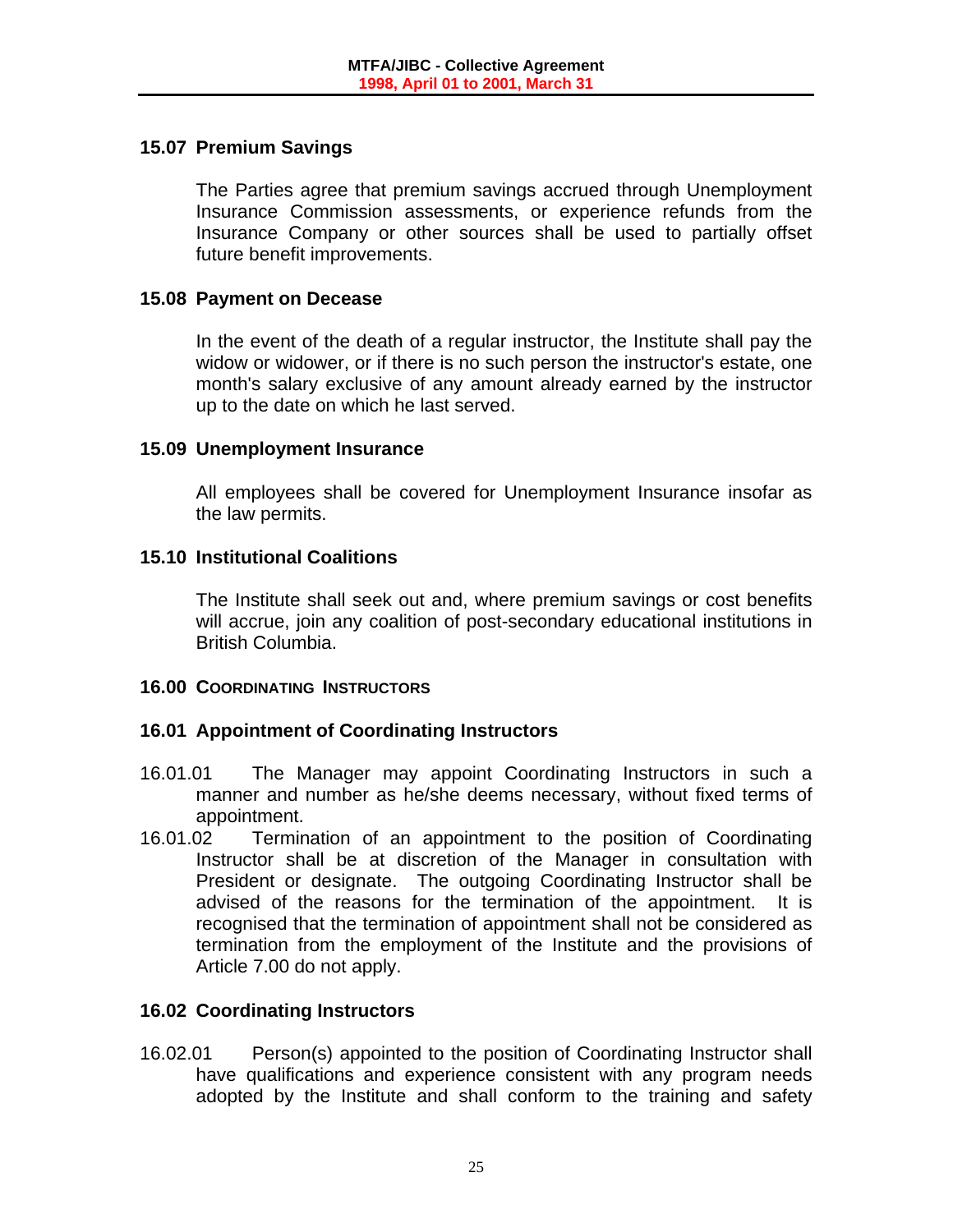requirements set by any relevant regulatory agencies. Appointment to the position of Coordinating Instructor is restricted to regular full time instructors.

16.02.02 In addition to his/her normal duties as an instructor, the Coordinating instructor shall:

.01 bring to the notice of the Instructors the administrative directives and policies of the Institute and disseminate without delay any information provided by the Institute that is relevant to the work of the instructors;

 .02 coordinate and assign, within the established schedule and the limits of their respective job descriptions, the work of instructors and technicians assigned to the coordinated programs;

 .03 liaise between the Manager and the Instructors, on matters relating to administrative directives and policies that apply to these programs, changes in the established schedule, overtime, the work of other sections, and any other matter which will have an effect outside the coordinated programs;

 .04 liaise with other Coordinating Instructor(s) to ensure efficient use of instructional resources;

 .05 assist the Manager in preparing course, class and class location schedules for instructors in the coordinated programs;

 .06 assist the Manager in preparing budgets for the coordinated programs;

 .07 assist the Manager in meeting the responsibilities of the FSTC when an instructor is absent;

 .08 may sit on advisory or other committees concerning the instructional work of the FSTC or the Institute as created from time to time, and

 .09 assure that the instructors in the coordinated programs and program technician assigned to these programs comply with the administrative directives and policies that apply to the FSTC.

16.02.03 Coordinating Instructors shall have on average four hours per week for the performance of their duties herein.

# **16.03 Student Contact Hours for Coordinating Instructors**

16.03.01 Coordinating Instructors shall have their assigned student contact hours, as set out in 9.04, reduced by four (4) hours for the performance of their coordinating duties.

# **17.00 TECHNOLOGICAL CHANGE**

17.01 The Institute shall give the Association at least three (3) months notice in writing of any intended technological change that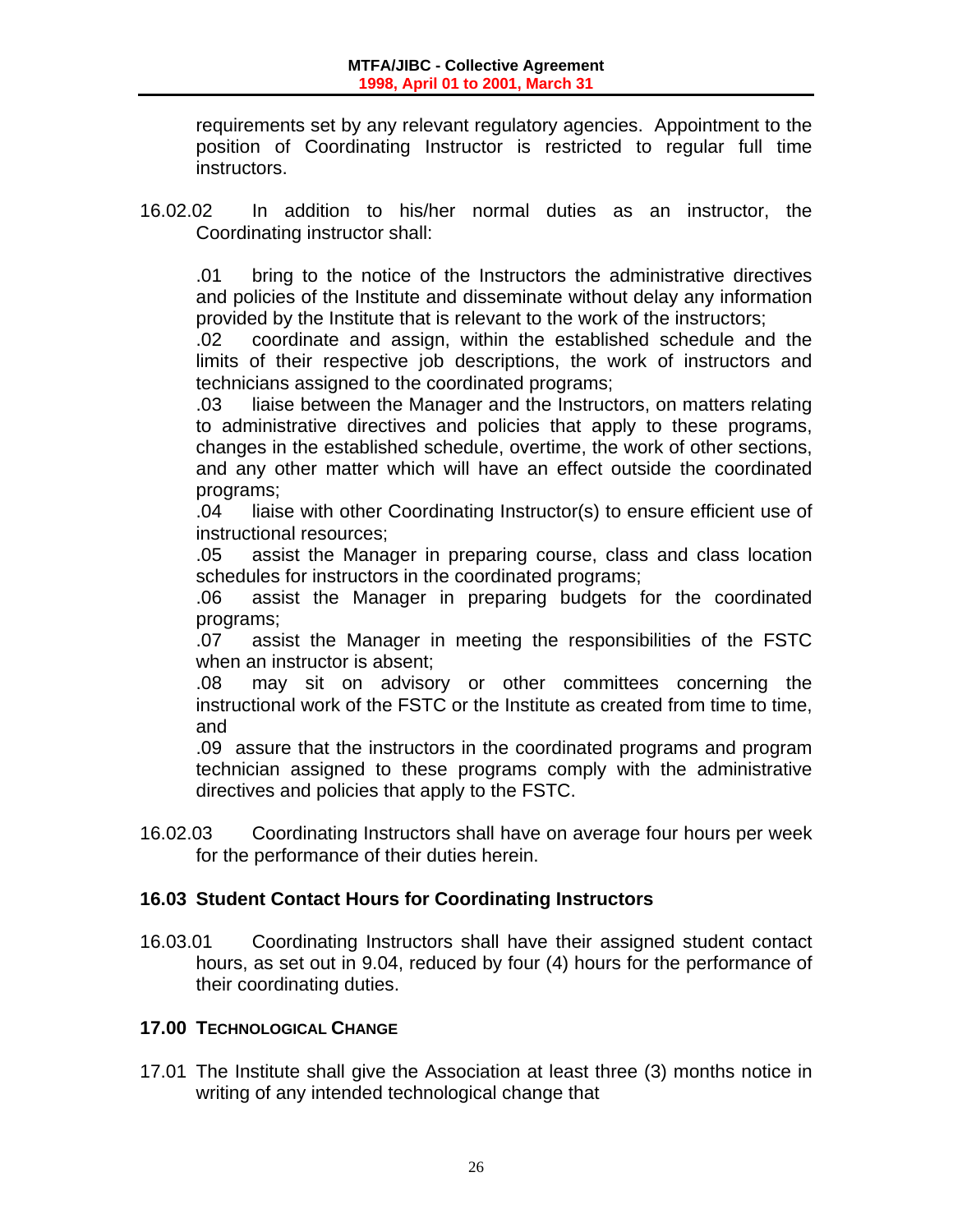.01 affects the terms and conditions or security of employment of a significant number of regular instructors; and

 .02 alters significantly the basis upon which this Agreement was negotiated.

- 17.02 The Parties agree to discuss any disputed matter arising in relation to adjustment to technological change.
- 17.03 Where a dispute referred to in 17.02 cannot be settled by direct negotiation between the parties, the dispute shall be settled by the arbitration process in 7.02.
- 17.04 The arbitrator shall decide whether or not the Institute has introduced or intends to introduce a technological change and upon deciding that the Institute has or intends to introduce technological change the arbitrator shall inform the Minister of Labour of his finding and may then or later make any one or more of the following orders:

 .01 that the change be made in accordance with the terms of this Agreement unless the change alters significantly the basis upon which this Agreement was negotiated;

 .02 that the Institute shall not proceed with the technological change for such period, not exceeding three (3) months, as the arbitrator considers appropriate;

 .03 that the Institute reinstate any instructor displaced by reason of the technological change;

 .04 that the Institute pay to the instructor referred to in .03 such compensation in respect to his displacement as the arbitrator considers reasonable; and

 .05 that pursuant to the matter be referred to a special officer appointed.

# **18.00 EVALUATION**

# **18.01 Evaluation of Instructors**

 Evaluation shall occur on a yearly basis, as part of an on-going formative process. The process will involve: collecting information, reviewing the file and jointly setting an individual performance and/or professional development plan for the following year. The timing of individual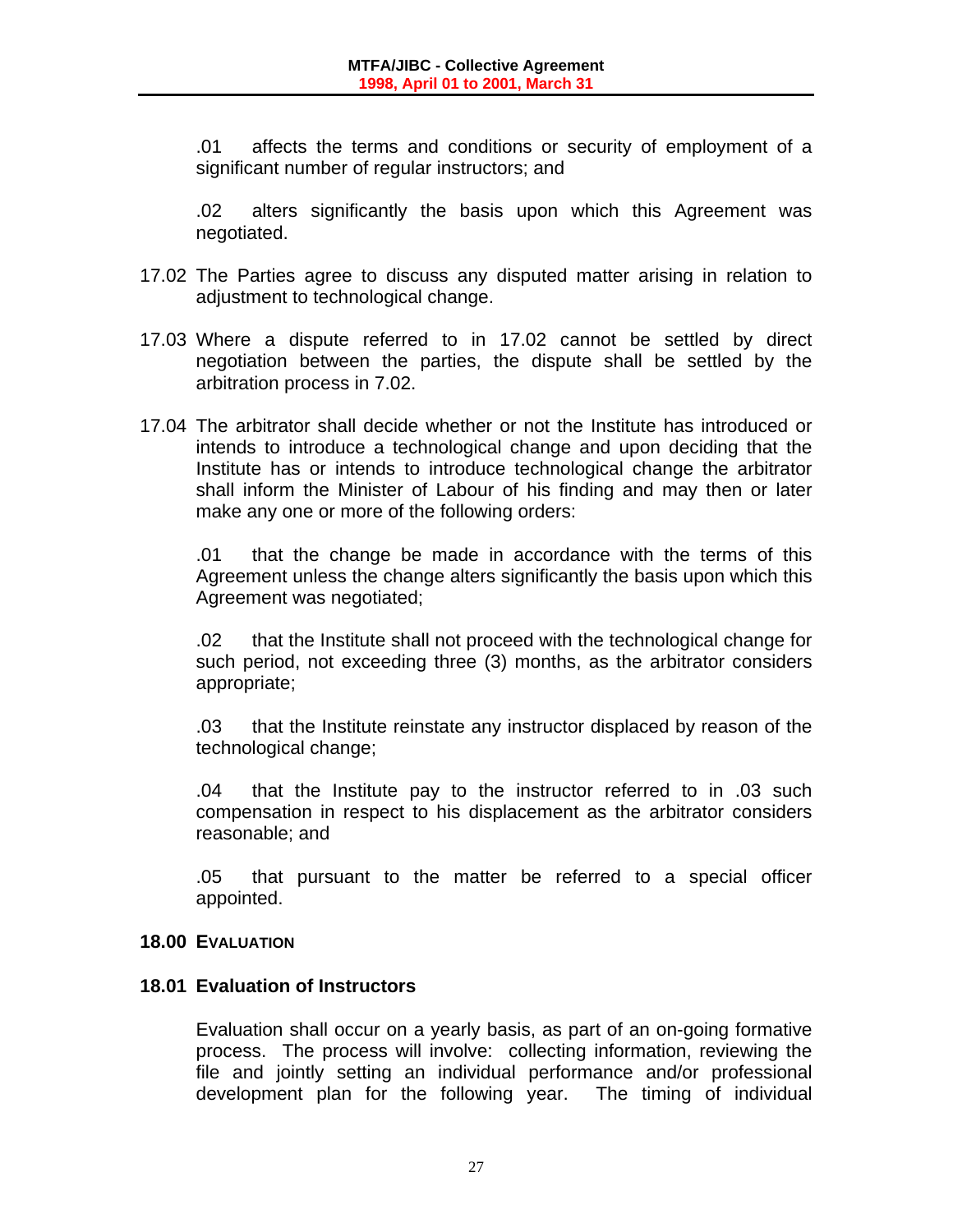instructor's evaluation will be set each September between instructors and Manager, taking into consideration their respective workloads. Each evaluation will normally be conducted within one calendar month.

# **18.02 Criteria for Evaluation**

All instructors are to be dealt with and treated in a similar manner. The following are the criteria for evaluating an employee:

1. The instructor in relation to students:

 a) develops an approach to learning designed to reach a wide variety of students;

 b) encourages students to develop an independent and questioning attitude;

c) treats students with respect and genuine interest;

 d) maximises student safety by enforcing course-based safety standards and procedures.

2. The instructor in relation to instructional assignments

a) adequately develops course objectives and lesson plans in writing;

 b) communicates material and answers questions clearly and effectively;

 c) develops, organises and presents material clearly and effectively to ensure that course objectives are met;

 d) conducts and supervises field exercises in accordance with established policies and guidelines;

e) practices good classroom management skills.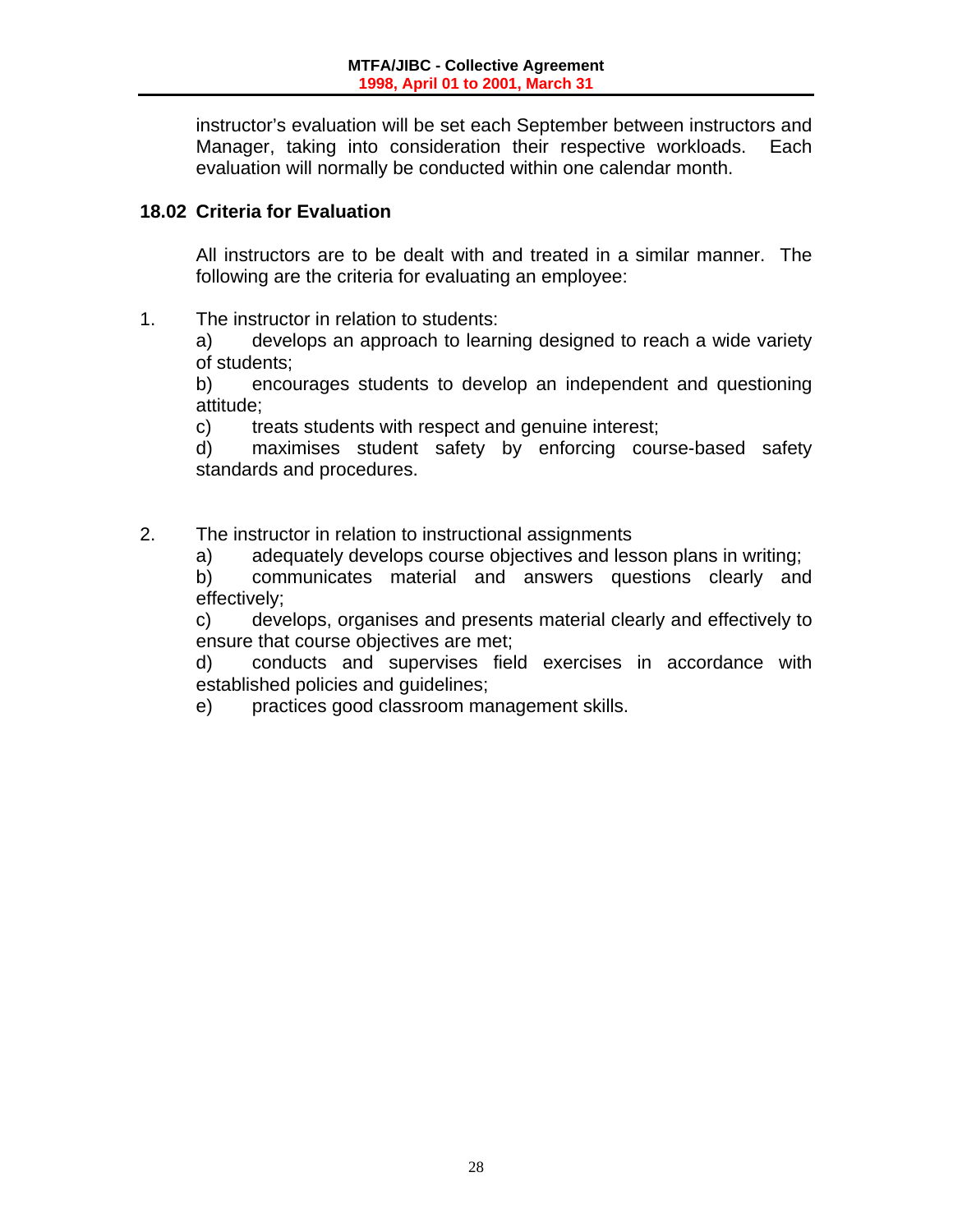3. The instructor in relation to instructional assignments

a) understands and is knowledgeable in the latest developments in his subject, field or area of specialty;

- b) maintains the validity of relevant professional qualifications;
- c) liaise with relevant industry;

 d) designs and teaches material to take into account current offerings compatible with the requirements of post-secondary institutions, regulatory authorities and industry.

#### 4. The instructor in relation to other instructors and employees

- a) is willing to exchange ideas and to assist others professionally;
- b) works in a collegial manner.

#### 5. The instructor in relation to the Institute

 a) participates in meetings, student consultations, and such ancillary activities as may benefit the students, the employees and the Institute as a whole;

 b) makes a continuing contribution to the objectives of the Institute in general and of the Fire and Safety Training Centre in particular.

#### **18.03 Evaluation Data Collection**

 All material will be assembled in a file by a designated support staff person, within the designated calendar month, and will include the following:

 a) Student feedback - evaluation questionnaires routinely collected at the end of every course.

b) Peer appraisal – will be conducted as a means of providing additional material where there is conflicting and or contested feedback from students, self, and manager. The peer appraisal will be from someone who has appropriate technical knowledge and instructional skills chosen by the instructor being evaluated (may be an adjunct instructor). The onus will be on the instructor to set these up.

c) Self - any relevant material submitted by the instructors, such as: letters of praise from students, self-evaluation describing how professional development objectives are being met, copies of certificates of relevant course completion, etc.

 d) Manager - report to be based on at least one classroom and one field visit, plus other relevant information that the Manager may be privy to regarding instructor's performance or conduct (such as student complaints, feedback from technicians or other instructors, etc.).

e) Material arising out of 18.04 e).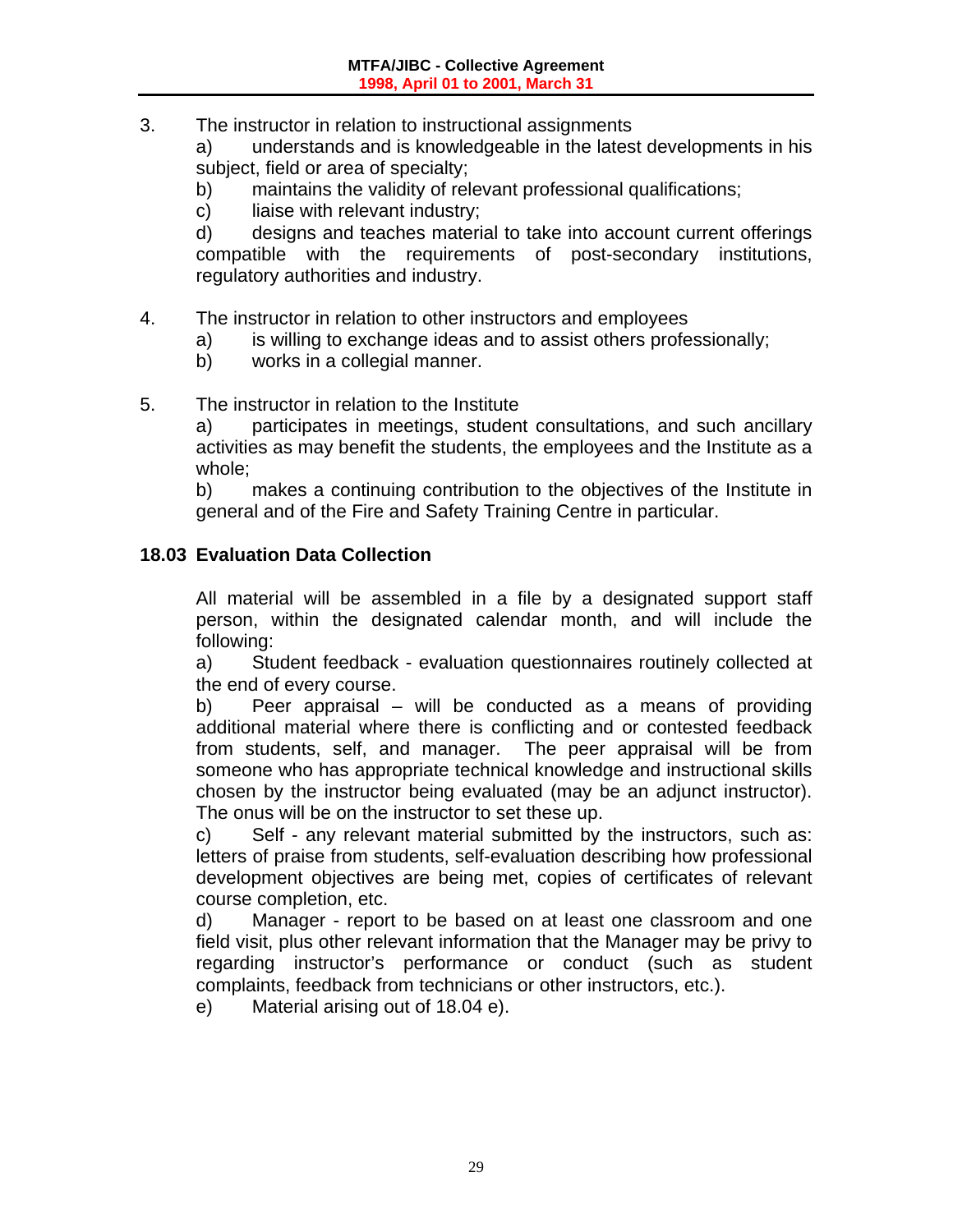#### **18.04 Evaluation File Review**

 a) Once the evaluation material has been collected, both the Manager and the instructor will be given sufficient time to review the content of the file.

 b) At a mutually agreeable time, the Manager and the instructor will meet to discuss the content of the file. The objective of this meeting will be to identify areas of strength and weaknesses and to jointly set a performance and/or professional development plan to address issues and concerns and to enhance areas of strength.

 c) The plan will be in writing and will include objectives or results to be achieved and the timelines within which the objectives must be achieved.

d) It is the responsibility of the Manager to monitor the plan at regular intervals during the year and to alert the instructor to major deviance, first verbally, then in writing.

 e) The plan, together with any material arising out of its implementation, will form part of the following year's evaluation file.

#### **18.05 Procedural Disputes**

 In the event of a dispute between the Manager and the instructor being evaluated concerning the evaluation file review process described in 18.04, the matter will be referred to a mutually agreed to third party from within the Institute who will act as a facilitator to assist in reaching a consensus.

#### **19.00 COPYRIGHT**

# **19.01 Ownership of Copyright Materials**

 The ownership and copyright of all educational materials including teaching aids, films, outlines, notes, manuals, computer programs and apparatus that have been designed, written, or made by faculty with Institute materials through Institute funds, or with technical, or clerical assistance provided by the Institute, or during hours of duty, is vested in the Institute.

#### **19.02 Use of Copyright Materials**

 The Institute recognises that creative work should receive a just reward; therefore it will, prior to any commitment to commercial production, discuss with the instructor concerned the ownership and copyright of any material referred to in this section.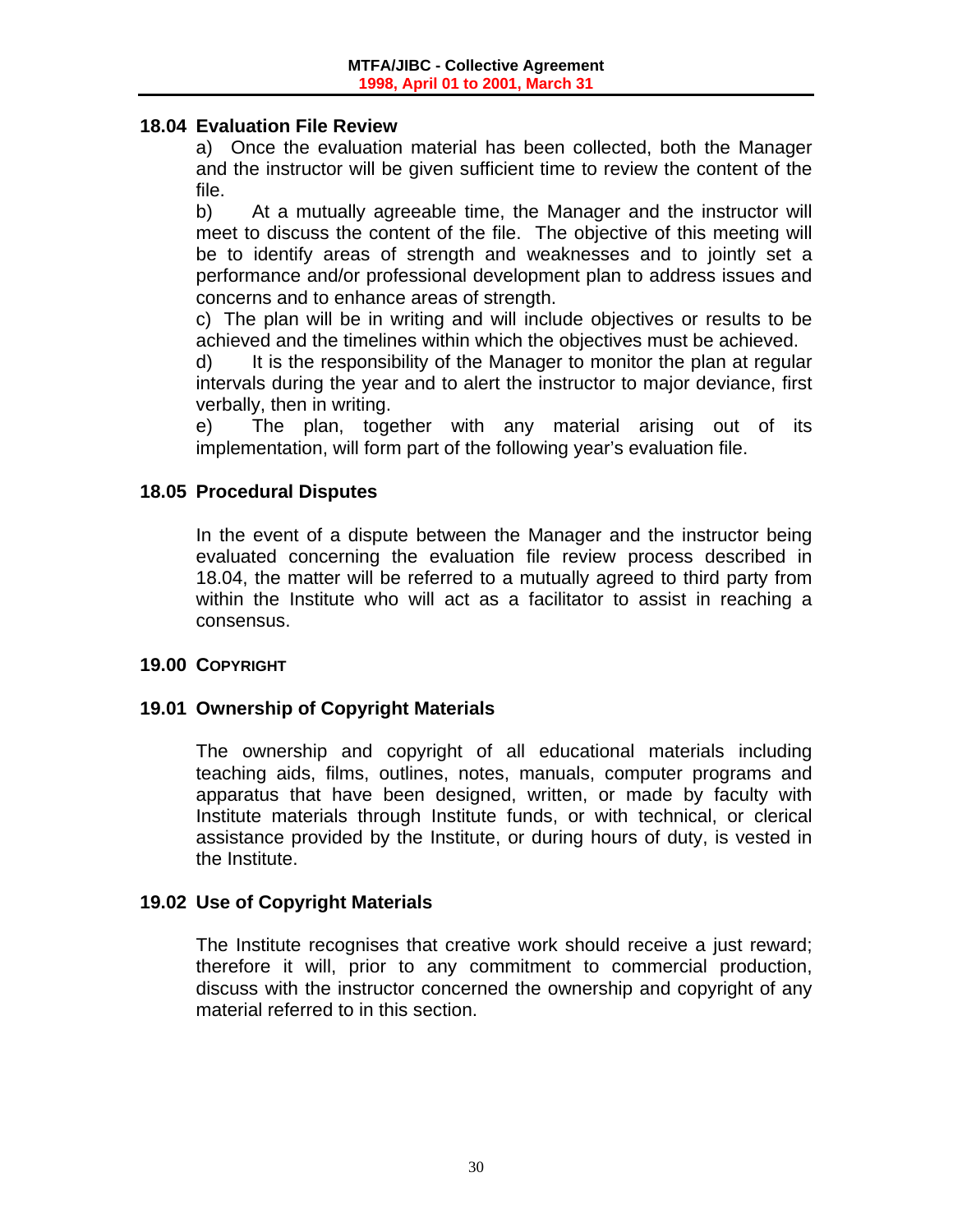#### **20.00 TEMPORARY TRANSFER**

 An instructor who moves to another bargaining unit for a period not exceeding one (1) year shall, on return to the Institute, have all the duty time worked during that period considered as duty time worked in the Institute and shall not suffer loss of employment in the Institute as a result of the transfer. The Institute will consult with an instructor prior to any such move.

#### **21.00 NO DISCRIMINATION**

 There shall be no discrimination by the Institute or its representatives or the Association or its representatives and members against any employee or employee representative because of membership in the Association or because of age, marital status, number of dependants, race, colour, sex, sexual orientation, religious belief, place of origin, social origin, political belief and physical or mental disability unrelated to job performance.

#### **22.00 PARENTAL LEAVE**

#### **22.01 Maternity Leave**

- 22.01.01 The provisions of the Employment Standards Act shall apply as if written herein.
- 22.01.02 Leave of absence related to maternity shall be without pay and shall be for a period not to exceed thirty (30) weeks.
- 22.01.03 The Employer, upon written notification from the employee, shall permit the employee to be absent from work at any time or times chosen by the employee during the eleven (11) week period immediately preceding the expected delivery date of her child.
- 22.01.04 The employee shall not be required to report for work for the six (6) week period immediately following the delivery of the child.
- 22.01.05 Upon request of an employee the Institute may grant an extension of maternity leave of up to an additional two (2) months.

#### **22.02 Paternity Leave**

 Upon request, an employee shall be granted leave of absence without pay for up to twelve (12) weeks in the twelve (12) month period following the birth of a child. The employee shall notify the Institute one (1) month prior to the expected date of delivery of his intent to have such leave.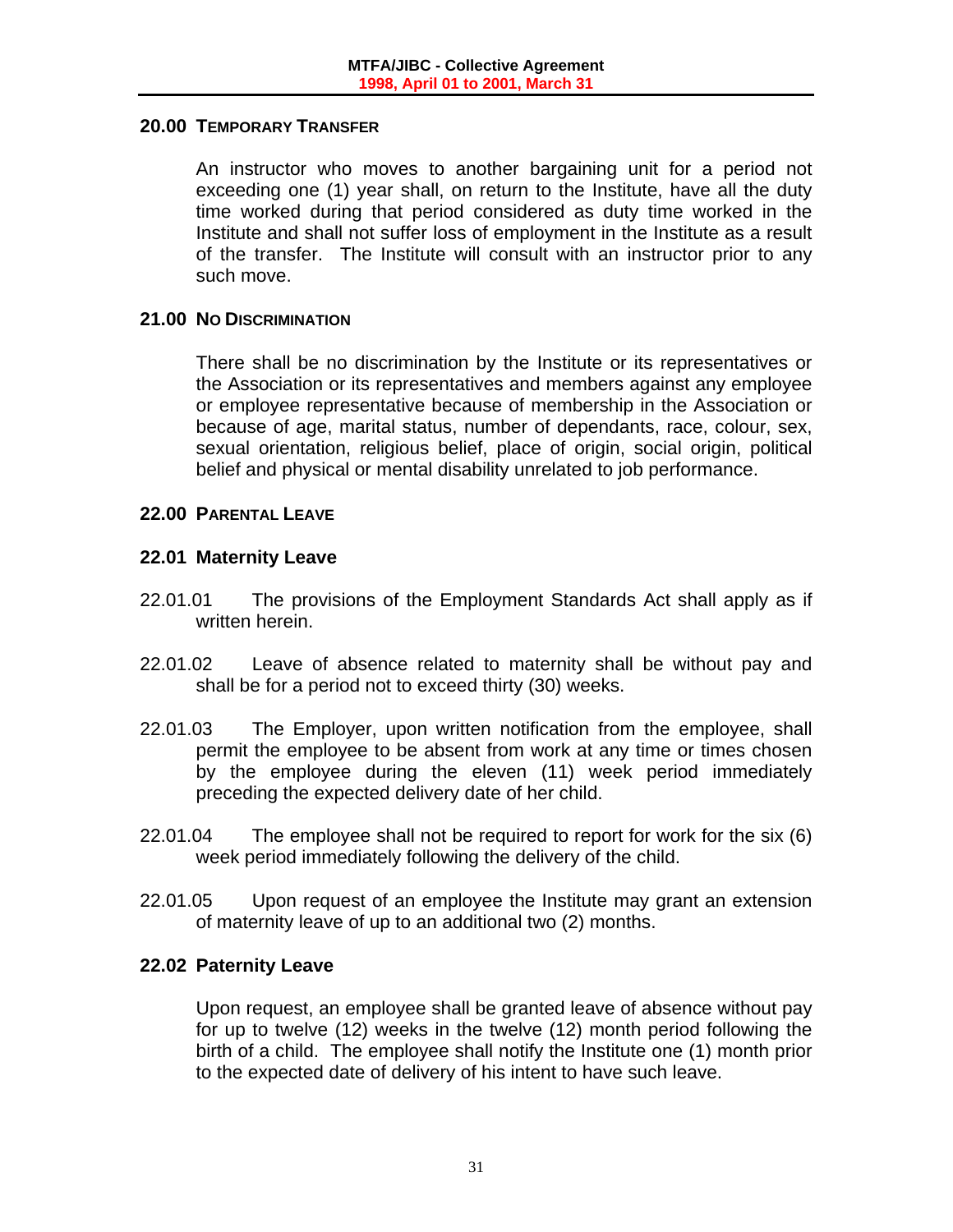#### **22.03 Adoption Leave**

 With the approval of the President or designate, adoption leave of up to three (3) months without pay may be granted in the case of adoption of a child by an employee.

- 22.04 An employee shall give the Institute not less than two (2) weeks' notice, where reasonable, of taking leave and not less than two (2) weeks' notice of return from such leave, under 23.01, 23.02 and 23.03.
- 22.05 If an employee maintains coverage for medical, extended health benefits, dental plan and group life insurance while on maternity leave, the Institute agrees to continue to pay its share of premiums.

# **23.00 PERSONNEL FILES**

 Employees covered by this agreement shall, in the presence of the Manager, Human Resources, have the right to inspect and examine their personnel files and to request copies be made of any documents found on them.

 Employees will be advised of any documents, letters and/or reports that are to be placed on their files, and advised if these documents will be used for any future disciplinary action.

 The Justice Institute will maintain only one personnel file on each employee, located in the Human Resources Manager's office, and shall be treated as "confidential".

 Should the employee dispute the appropriateness of any document being placed on their file, then they shall recourse through the grievance procedure.

#### **24.00 LETTERS OF UNDERSTANDING**

 It is hereby agreed between the Parties that any Letters of Understanding attached hereto and signed by the Parties form part of the Agreement.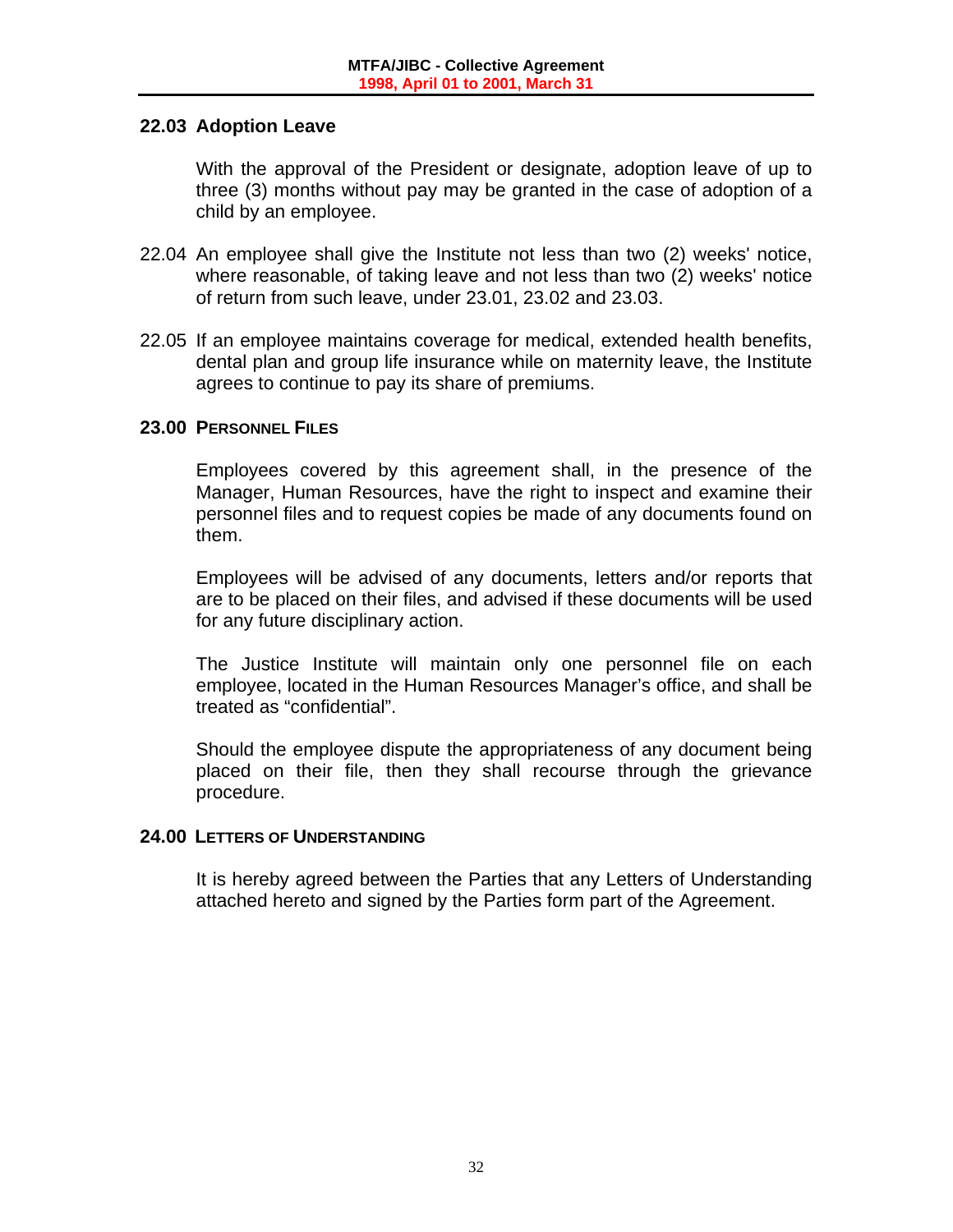# **LETTERS OF UNDERSTANDING #1**

# BETWEEN

# **Marine Training Faculty Association**

AND

# **The Justice Institute of British Columbia**

# **Re: Labour Management Committee**

#### Establishment of committee

In recognition of the mutual benefits of ongoing consultation and open communication between the employees and the Employer, the Parties agree to establish a Labour/Management Committee consisting of equal numbers of Union and Institute representatives with two representatives from each Party.

#### Meeting of Committee

The labour/Management Committee shall meet at the call of either Party at a mutually agreeable time and place, but not less than four (4) times per year. Employees shall not suffer any loss of basic pay while attending these meetings.

#### Chairperson of Committee

An Employer and a Union Representative shall be designated as co-chairpersons and shall alternate in presiding over meetings.

#### Responsibilities of Committee

 a) The committee shall not have jurisdiction over wages or any other matter of collective bargaining including the administration of this Agreement.

 b) The committee shall have the power to make recommendations to the Union and the Employer on the following general matters:

- 1) Reviewing matters, other than grievances, relating to the maintenance of good relations between the Parties;
- 2) Correcting conditions causing grievance or misunderstandings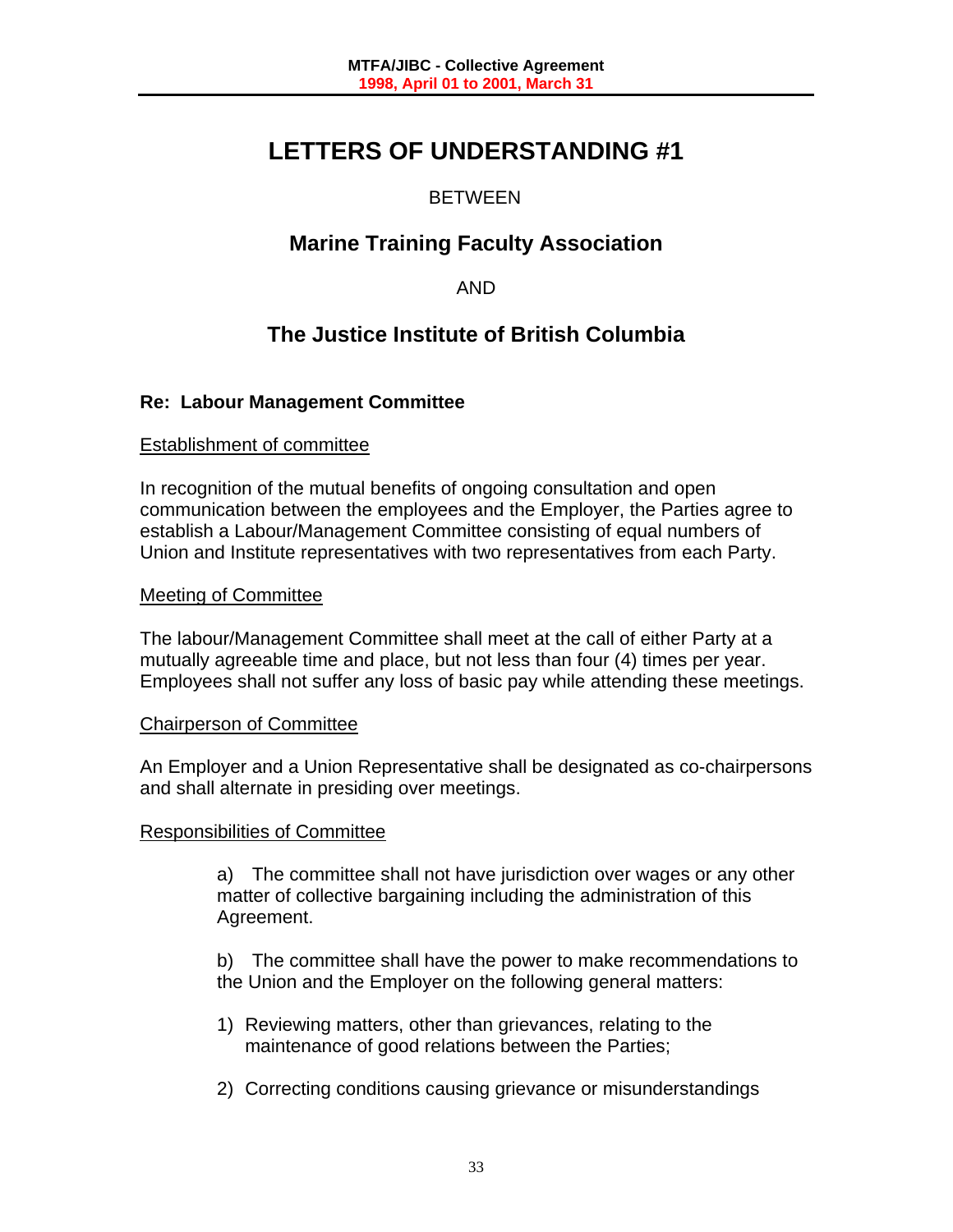$\overline{a}$ For the Institute **For the Union** 

 $\overline{a}$ For the Institute **For the Union** 

Date: Date: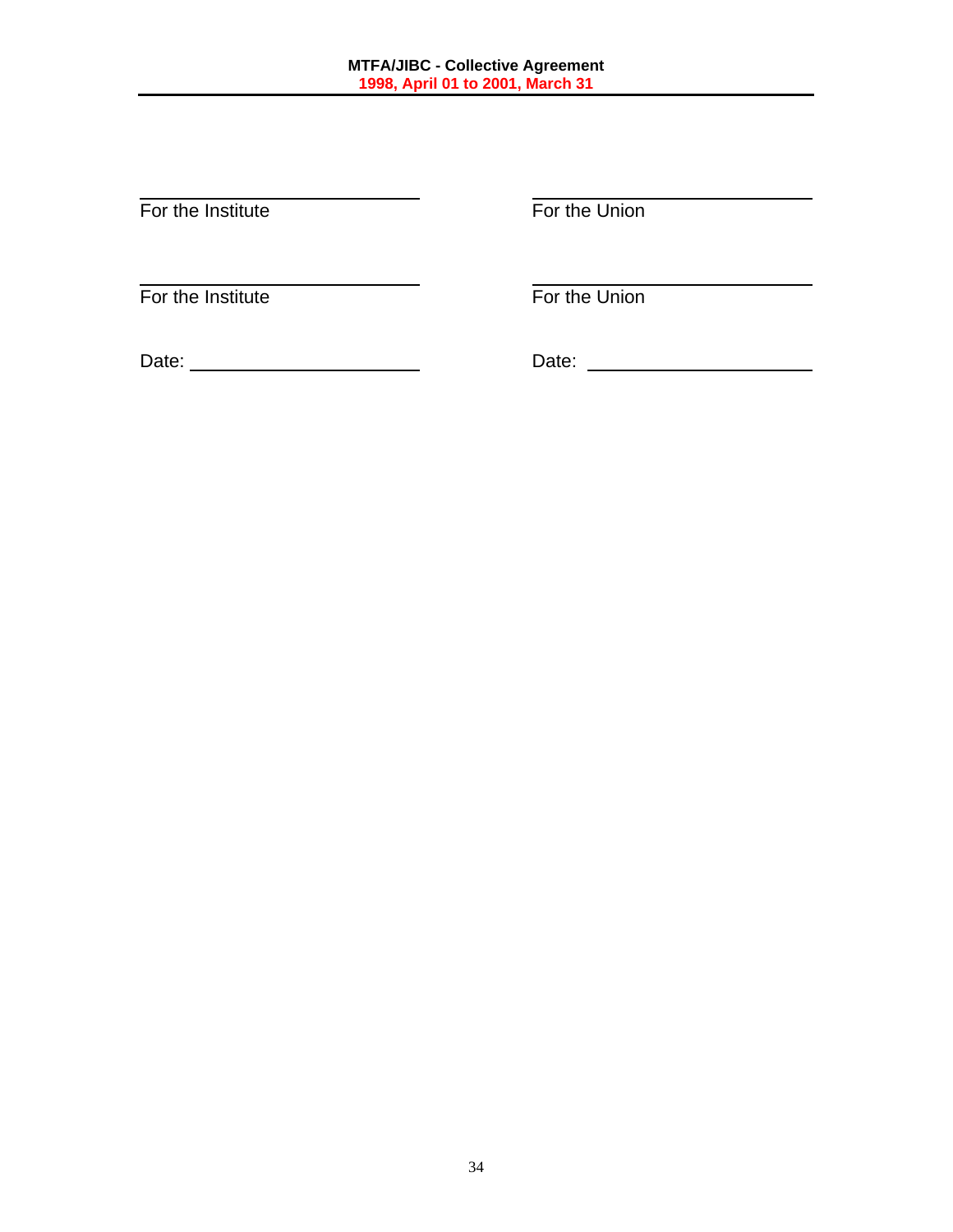# **LETTERS OF UNDERSTANDING #2**

# **BETWEEN**

# **Marine Training Faculty Association**

# **AND**

# **The Justice Institute of British Columbia**

The parties agree that the current PD Bank sits at \$1963.09. It is further agreed, that these monies will be used by MTFA members for the purposes of augmenting funds payable to them under article 14.10.05. Once this amount has been depleted to \$0, the PD Bank will be eliminated.

l For the Institute **For the Union** 

 $\overline{a}$ For the Institute **For the Union** 

Date: Date: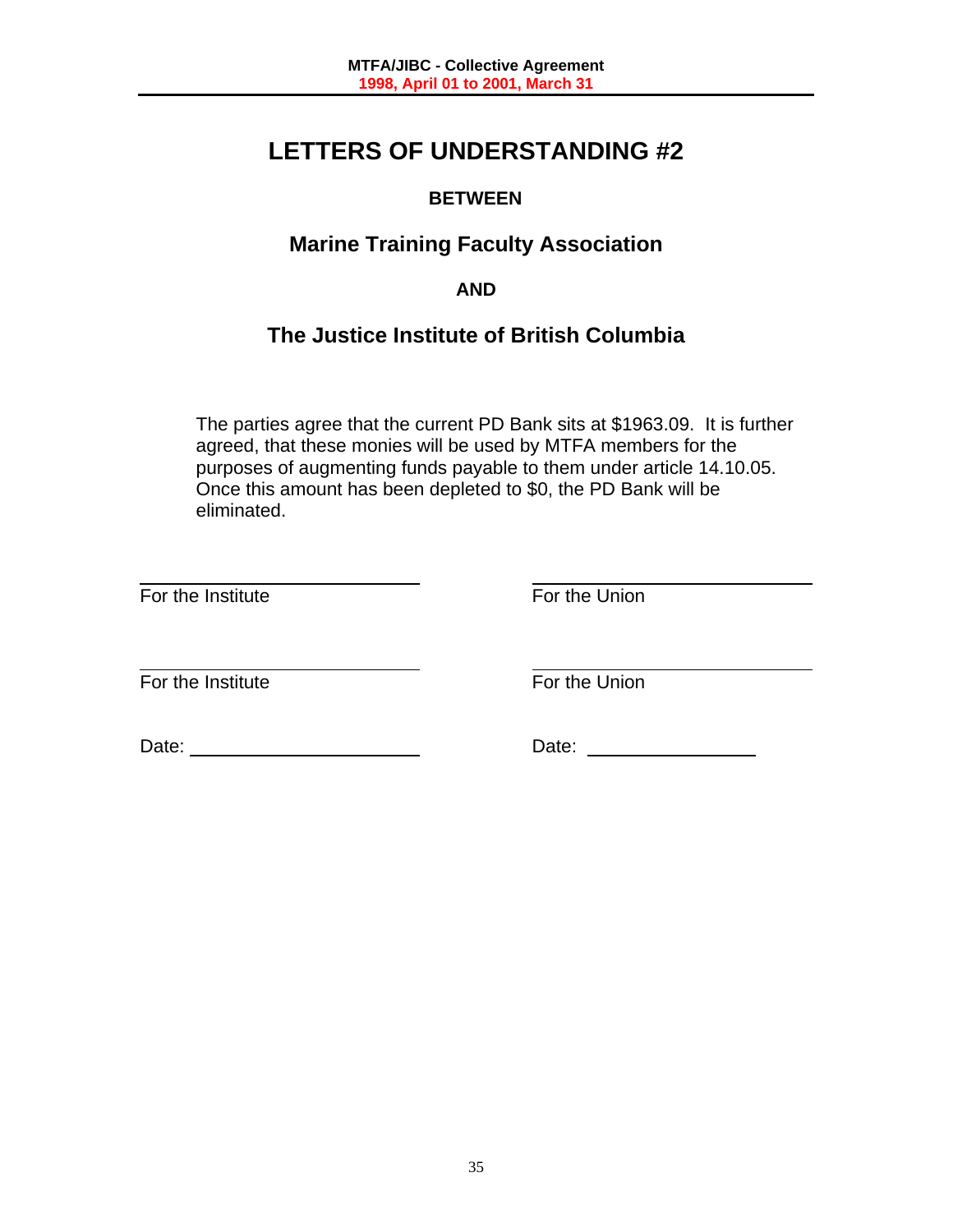# **LETTERS OF UNDERSTANDING #3**

# **BETWEEN**

# **Marine Training Faculty Association**

# **AND**

# **The Justice Institute of British Columbia**

# **Subject: Joint Steering Committee**

The parties agree to establish a joint steering committee to research potential employee health related concerns and issues arising for workers at the Fire and Safety Division, Maple Ridge Campus; and to recommend remedial, preventative and/or corrective actions, which may include a process for on-going health assessment.

The committee will use as a basis for it's work, but not be limited to, Exposure Assessment of Characteristic Compounds at a Fire and Safety Training Center, a report written by Dale Hill.

The committee will be comprised on one (1) member from MTFA, one (1) member to be invited from BCGEU, and two (2) members from Management. In the event, the member from BCGEU declines there will be two (2) members from MTFA.

In addition, the parties may invite external resources to committee meetings to assist the parties in their discussions. Any potential costs, must be approved by the Director, Fire and Safety Division, prior to inviting external resources.

The committee will meet for its first meeting no later than March 26, 1999 and complete its work and make recommendations to their principals no later than June 30, 1999.

Terms of Reference for the Committee:

Recommend remedial, preventative and/or corrective actions to minimize potential health hazards to the Director, Fire and Safety Division.

Provide costing details to implement recommendations, including recommendation as to who will bare the cost.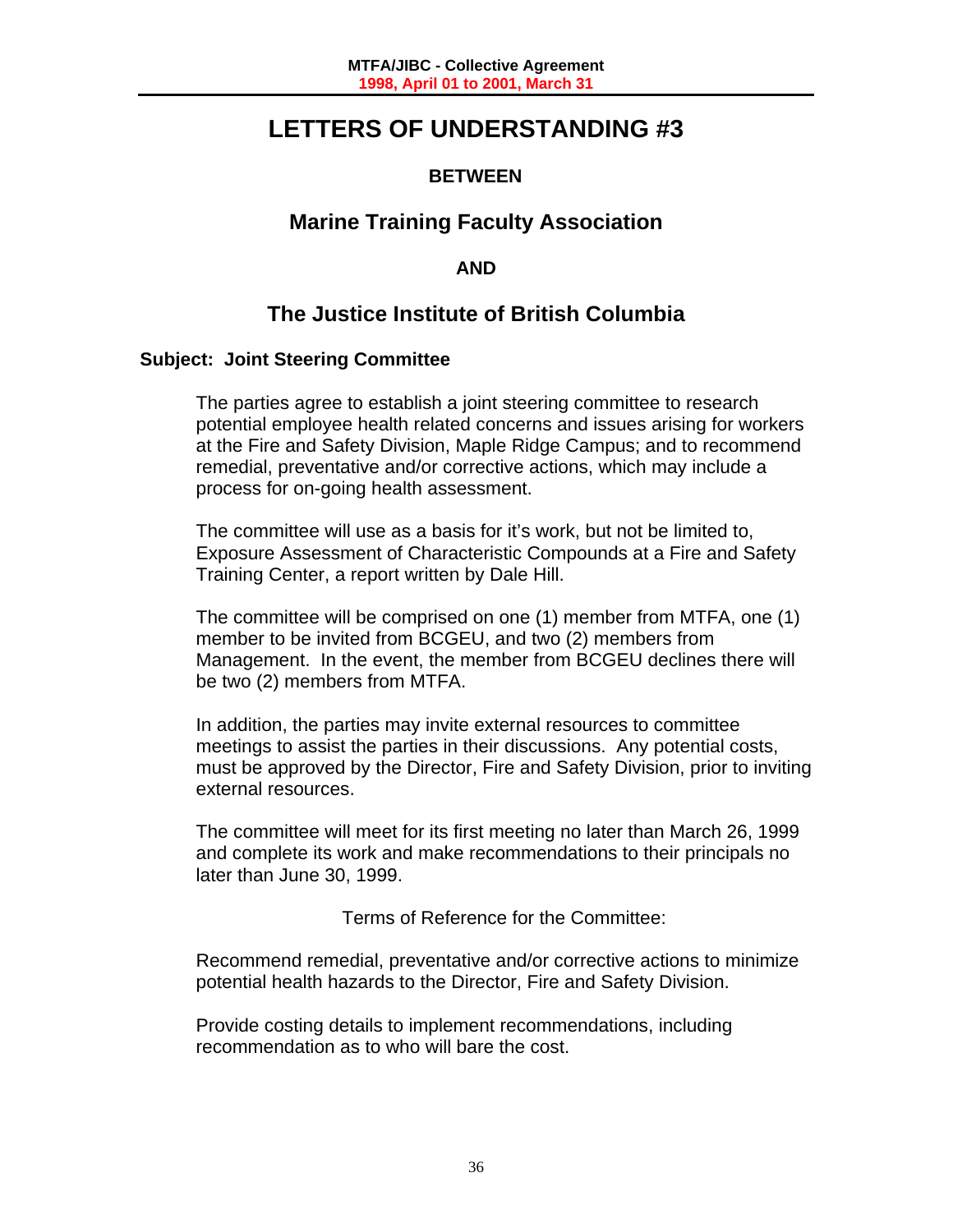Recommend on-going health testing, as appropriate, including rational for testing, and who will be tested, and at what time.

The committee may, as a result of discussions, recommend changes to the mandate and terms of reference. Such recommendations must be brought back to the parties for agreement prior to changes being implemented.

l For the Institute **For the Union** 

 $\overline{a}$ For the Institute **For the Union** 

Date: Date.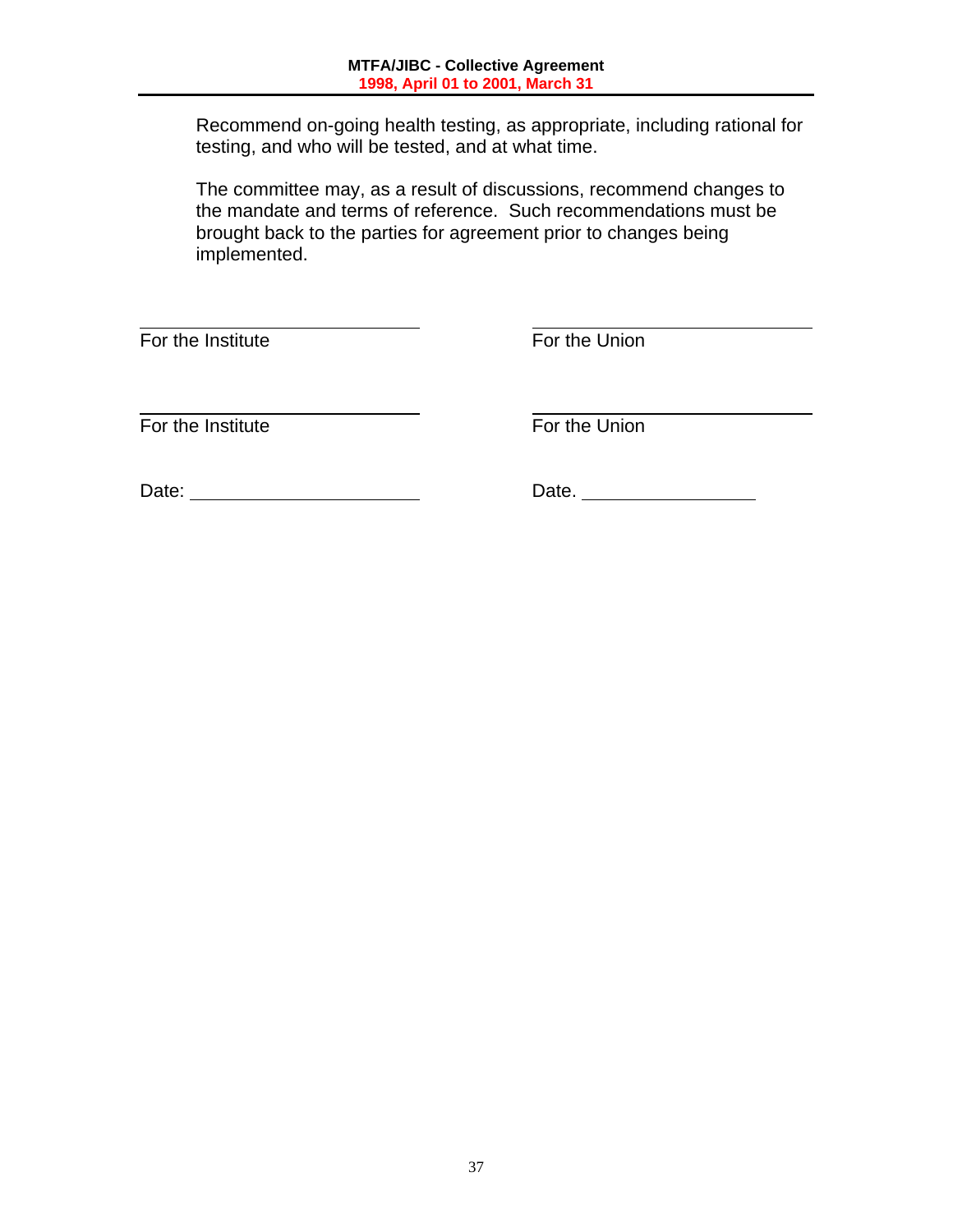# **LETTERS OF UNDERSTANDING #4**

# **BETWEEN**

# **Marine Training Faculty Association**

# **AND**

# **The Justice Institute of British Columbia**

The parties mutually agree that the current benefit package provided to the MFTA members, meets or exceeds the benefits found in The Provincial Common Agreement.

The parties further agree that one the Joint Committee on Benefits Administration have met and done their review of the benefit plans, should any savings be achieved as a result, then those savings will be used to further improve the benefits for those MFTA employees of the Justice Institute.

For the Institute **For the Union** 

l

 $\overline{a}$ For the Institute **For the Union** 

Date: Date: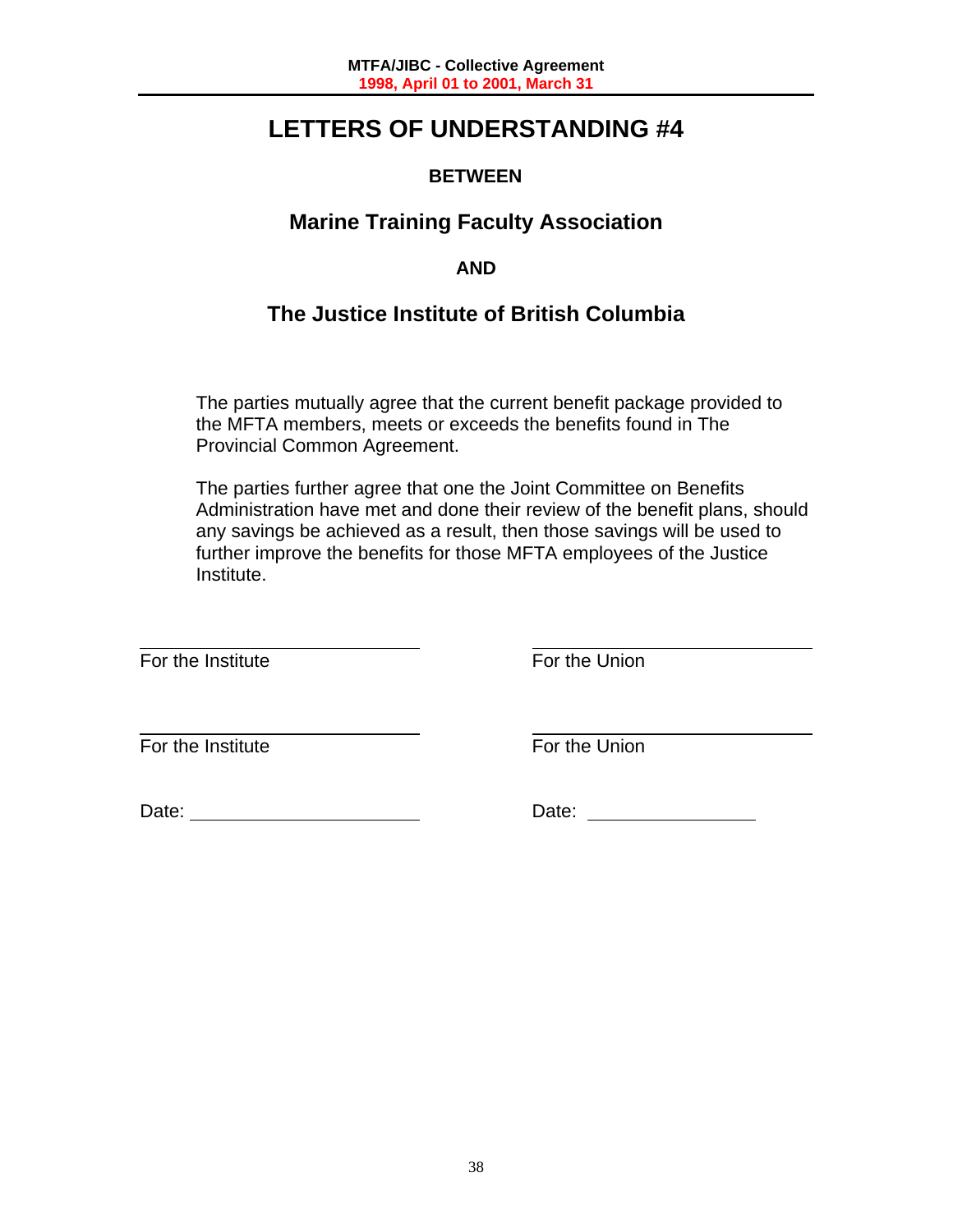# **LETTERS OF UNDERSTANDING #5**

# **BETWEEN**

# **Marine Training Faculty Association**

# **AND**

# **The Justice Institute of British Columbia**

The parties further agree to recommend ratification of the Provincial Common Agreement between the Employers' Bargaining Committee and the Provincial Bargaining council, the term of which runs from April 1, 1998 to March 31, 2001.

 $\overline{a}$ For the Institute **For the Union** 

 $\overline{a}$ For the Institute **For the Union** 

Date: <u>National Contract Contract Contract Contract Contract Contract Contract Contract Contract Contract Contract Contract Contract Contract Contract Contract Contract Contract Contract Contract Contract Contract Contract</u>